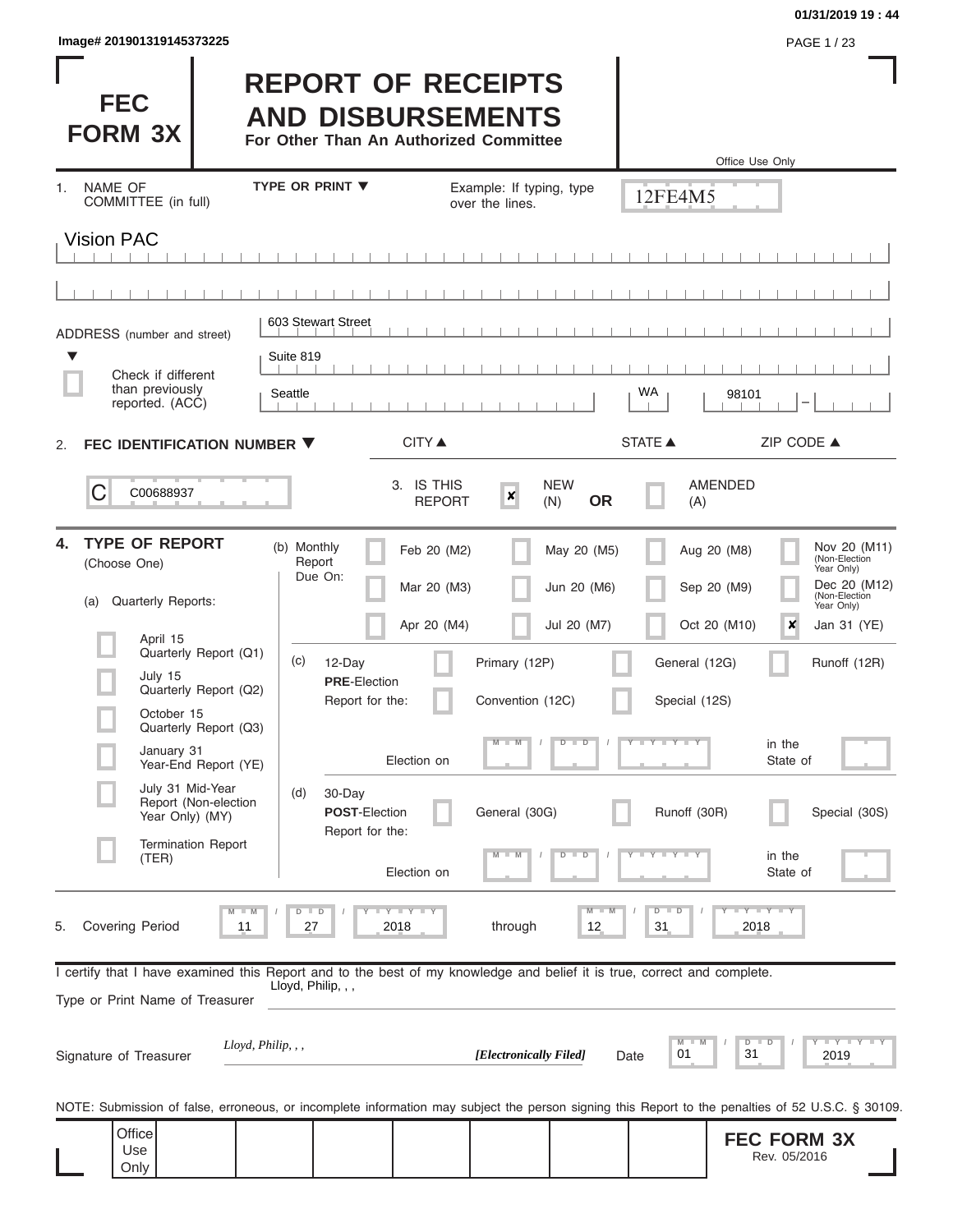|    | Image# 201901319145373226                                                                           |                                                      |                                                 |
|----|-----------------------------------------------------------------------------------------------------|------------------------------------------------------|-------------------------------------------------|
|    | FEC Form 3X (Rev. 05/2016)                                                                          | <b>SUMMARY PAGE</b><br>OF RECEIPTS AND DISBURSEMENTS | Page 2                                          |
|    | Write or Type Committee Name                                                                        |                                                      |                                                 |
|    | <b>Vision PAC</b>                                                                                   |                                                      |                                                 |
|    | Report Covering the Period:<br>From:                                                                | Y I Y I<br>$D$ $\Box$<br>D<br>27<br>2018<br>11       | D<br>31<br>2018<br>12<br>To:                    |
|    |                                                                                                     | <b>COLUMN A</b><br><b>This Period</b>                | <b>COLUMN B</b><br><b>Calendar Year-to-Date</b> |
| 6. | Cash on Hand<br>(a)<br>$-Y - Y - Y$<br>January 1,<br>2018                                           |                                                      | 0.00                                            |
|    | Cash on Hand at<br>(b)<br>Beginning of Reporting Period                                             | 82104.31                                             |                                                 |
|    | Total Receipts (from Line 19)<br>(c)                                                                | 130080.00                                            | 242680.00                                       |
|    | Subtotal (add Lines 6(b) and<br>(d)<br>6(c) for Column A and Lines<br>6(a) and 6(c) for Column B)   | 212184.31                                            | 242680.00                                       |
| 7. | Total Disbursements (from Line 31)                                                                  | 11310.19                                             | 41805.88                                        |
| 8. | Cash on Hand at Close of<br><b>Reporting Period</b><br>(subtract Line $7$ from Line $6(d)$ )        | 200874.12                                            | 200874.12                                       |
| 9. | Debts and Obligations Owed TO<br>the Committee (Itemize all on<br>Schedule C and/or Schedule D)     | 0.00                                                 |                                                 |
|    | 10. Debts and Obligations Owed BY<br>the Committee (Itemize all on<br>Schedule C and/or Schedule D) | Turni<br>20545.50                                    |                                                 |

This committee has qualified as a multicandidate committee. (see FEC FORM 1M)

### **For further information contact:**

Federal Election Commission 999 E Street, NW Washington, DC 20463

Toll Free 800-424-9530 Local 202-694-1100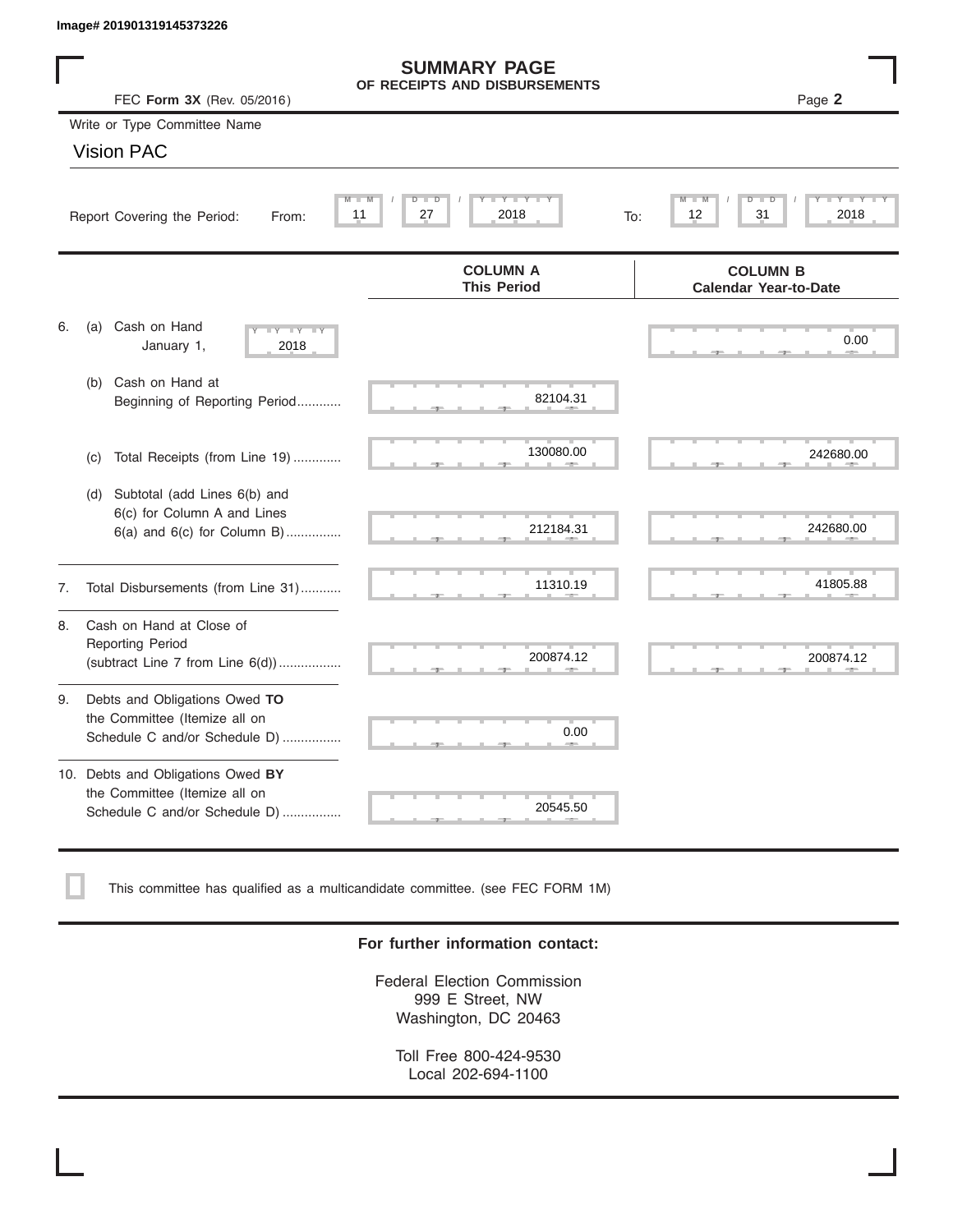## **DETAILED SUMMARY PAGE**

### Vision PAC

|                                                     | Image# 201901319145373227                             |                                                                 |                                                                          |  |  |  |  |  |
|-----------------------------------------------------|-------------------------------------------------------|-----------------------------------------------------------------|--------------------------------------------------------------------------|--|--|--|--|--|
|                                                     |                                                       | <b>DETAILED SUMMARY PAGE</b>                                    |                                                                          |  |  |  |  |  |
| of Receipts<br>Page 3<br>FEC Form 3X (Rev. 05/2016) |                                                       |                                                                 |                                                                          |  |  |  |  |  |
|                                                     | Write or Type Committee Name                          |                                                                 |                                                                          |  |  |  |  |  |
|                                                     | <b>Vision PAC</b>                                     |                                                                 |                                                                          |  |  |  |  |  |
|                                                     |                                                       |                                                                 | D                                                                        |  |  |  |  |  |
|                                                     | $M - M$<br>11<br>Report Covering the Period:<br>From: | $I - Y - I - Y - I - Y$<br>$D$ $\Box$<br>D<br>27<br>2018<br>To: | $I - Y - I - Y - I - Y$<br>$M - M$<br>$\overline{D}$<br>12<br>31<br>2018 |  |  |  |  |  |
|                                                     | I. Receipts                                           | <b>COLUMN A</b><br><b>Total This Period</b>                     | <b>COLUMN B</b><br><b>Calendar Year-to-Date</b>                          |  |  |  |  |  |
|                                                     | 11. Contributions (other than loans) From:            |                                                                 |                                                                          |  |  |  |  |  |
|                                                     | Individuals/Persons Other<br>(a)                      |                                                                 |                                                                          |  |  |  |  |  |
|                                                     | <b>Than Political Committees</b>                      | 130000.00                                                       | 242500.00                                                                |  |  |  |  |  |
|                                                     | Itemized (use Schedule A)<br>(i)                      |                                                                 |                                                                          |  |  |  |  |  |
|                                                     |                                                       | 80.00                                                           | 180.00                                                                   |  |  |  |  |  |
|                                                     | (iii) TOTAL (add                                      |                                                                 |                                                                          |  |  |  |  |  |
|                                                     | Lines $11(a)(i)$ and $(ii)$                           | 130080.00                                                       | 242680.00                                                                |  |  |  |  |  |
|                                                     |                                                       |                                                                 |                                                                          |  |  |  |  |  |
|                                                     | Political Party Committees<br>(b)                     | 0.00                                                            | 0.00                                                                     |  |  |  |  |  |
|                                                     | <b>Other Political Committees</b><br>(C)              |                                                                 |                                                                          |  |  |  |  |  |
|                                                     |                                                       | 0.00                                                            | 0.00                                                                     |  |  |  |  |  |
|                                                     | Total Contributions (add Lines<br>(d)                 |                                                                 |                                                                          |  |  |  |  |  |
|                                                     | $11(a)(iii)$ , (b), and (c)) (Carry                   | 130080.00                                                       | 242680.00                                                                |  |  |  |  |  |
|                                                     |                                                       |                                                                 |                                                                          |  |  |  |  |  |
|                                                     | 12. Transfers From Affiliated/Other                   | 0.00                                                            | 0.00                                                                     |  |  |  |  |  |
|                                                     |                                                       |                                                                 |                                                                          |  |  |  |  |  |
|                                                     |                                                       | 0.00                                                            | 0.00                                                                     |  |  |  |  |  |
|                                                     |                                                       |                                                                 |                                                                          |  |  |  |  |  |
|                                                     | 14. Loan Repayments Received                          | 0.00                                                            | 0.00                                                                     |  |  |  |  |  |
|                                                     | 15. Offsets To Operating Expenditures                 |                                                                 |                                                                          |  |  |  |  |  |
|                                                     | (Refunds, Rebates, etc.)                              |                                                                 |                                                                          |  |  |  |  |  |
|                                                     | (Carry Totals to Line 37, page 5)                     | 0.00                                                            | 0.00                                                                     |  |  |  |  |  |
|                                                     | 16. Refunds of Contributions Made                     |                                                                 |                                                                          |  |  |  |  |  |
|                                                     | to Federal Candidates and Other                       |                                                                 |                                                                          |  |  |  |  |  |
|                                                     | Political Committees                                  | 0.00                                                            | 0.00                                                                     |  |  |  |  |  |
|                                                     | 17. Other Federal Receipts                            |                                                                 |                                                                          |  |  |  |  |  |
|                                                     |                                                       | 0.00                                                            | 0.00                                                                     |  |  |  |  |  |
|                                                     | 18. Transfers from Non-Federal and Levin Funds        |                                                                 |                                                                          |  |  |  |  |  |
|                                                     | (a) Non-Federal Account                               | 0.00                                                            | 0.00                                                                     |  |  |  |  |  |
|                                                     |                                                       |                                                                 |                                                                          |  |  |  |  |  |
|                                                     |                                                       | 0.00                                                            | 0.00                                                                     |  |  |  |  |  |
|                                                     | (b) Levin Funds (from Schedule H5)                    |                                                                 |                                                                          |  |  |  |  |  |
|                                                     | (c) Total Transfers (add $18(a)$ and $18(b)$ )        | 0.00                                                            | 0.00                                                                     |  |  |  |  |  |
|                                                     |                                                       |                                                                 |                                                                          |  |  |  |  |  |
|                                                     | 19. Total Receipts (add Lines 11(d),                  |                                                                 |                                                                          |  |  |  |  |  |
|                                                     | 12, 13, 14, 15, 16, 17, and 18(c))▶                   | 130080.00                                                       | 242680.00                                                                |  |  |  |  |  |
|                                                     |                                                       |                                                                 |                                                                          |  |  |  |  |  |
|                                                     | 20. Total Federal Receipts                            |                                                                 |                                                                          |  |  |  |  |  |
|                                                     | (subtract Line 18(c) from Line 19) ▶                  | 130080.00                                                       | 242680.00                                                                |  |  |  |  |  |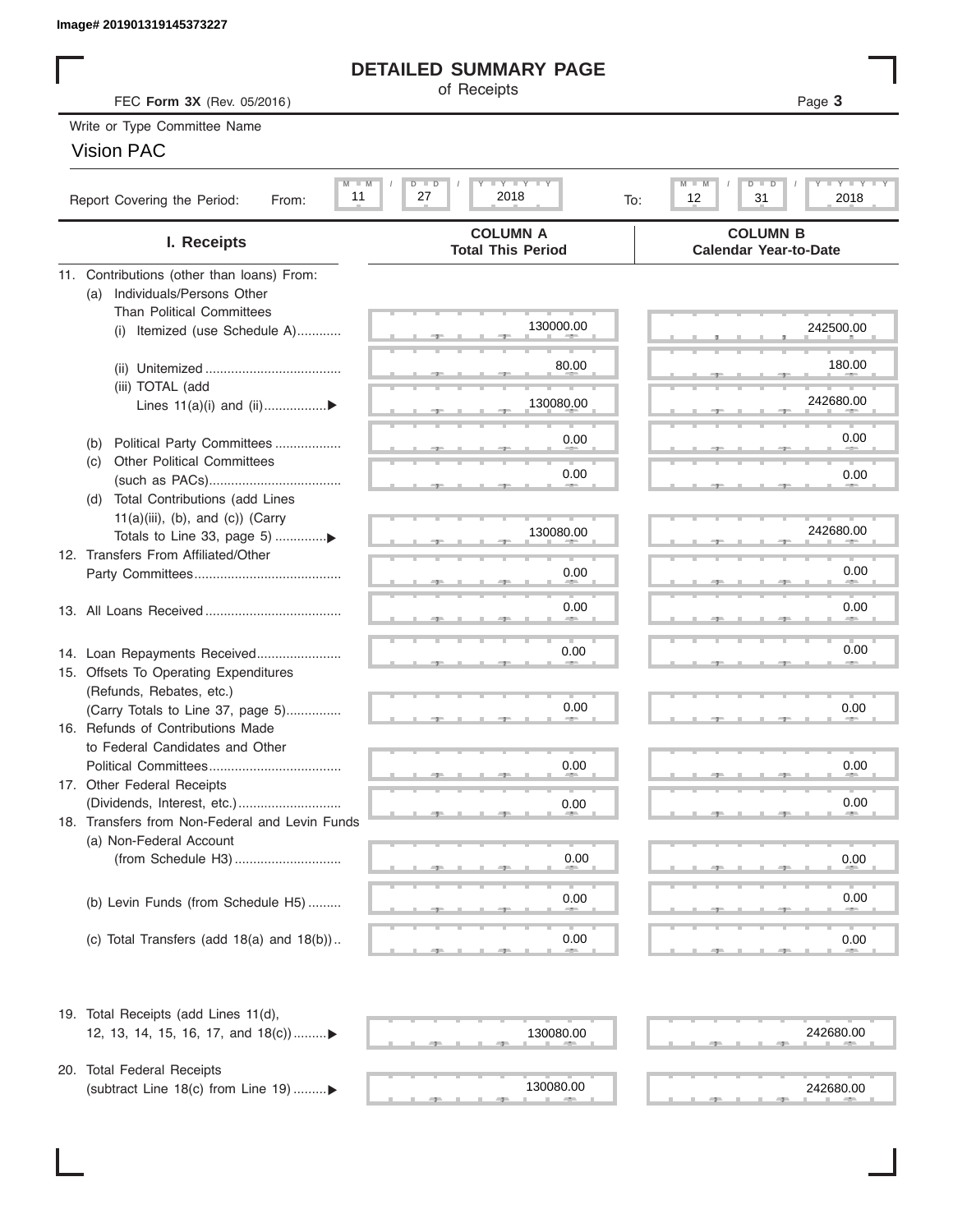I

## **DETAILED SUMMARY PAGE**

of Disbursements

| FEC Form 3X (Rev. 05/2016)                                                                      |                                             | Page 4<br><b>COLUMN B</b>    |  |  |  |  |
|-------------------------------------------------------------------------------------------------|---------------------------------------------|------------------------------|--|--|--|--|
| II. Disbursements                                                                               | <b>COLUMN A</b><br><b>Total This Period</b> |                              |  |  |  |  |
| 21. Operating Expenditures:<br>(a) Allocated Federal/Non-Federal<br>Activity (from Schedule H4) |                                             | <b>Calendar Year-to-Date</b> |  |  |  |  |
| (i)                                                                                             | 0.00                                        | 0.00                         |  |  |  |  |
| Non-Federal Share<br>(ii)                                                                       | 0.00                                        | 0.00                         |  |  |  |  |
| (b) Other Federal Operating                                                                     | 11310.19                                    | 41805.88                     |  |  |  |  |
| (c) Total Operating Expenditures<br>(add 21(a)(i), (a)(ii), and (b))                            | 11310.19                                    | 41805.88                     |  |  |  |  |
| 22. Transfers to Affiliated/Other Party                                                         | 0.00                                        | 0.00                         |  |  |  |  |
| 23. Contributions to<br>Federal Candidates/Committees<br>and Other Political Committees         | 0.00                                        | <b>All Contracts</b><br>0.00 |  |  |  |  |
| 24. Independent Expenditures                                                                    |                                             |                              |  |  |  |  |
| 25. Coordinated Party Expenditures<br>$(52 \text{ U.S.C. }$ § 30116(d))                         | 0.00                                        | 0.00                         |  |  |  |  |
|                                                                                                 | 0.00<br>and the contract of                 | 0.00                         |  |  |  |  |
| 26. Loan Repayments Made                                                                        | 0.00                                        | 0.00                         |  |  |  |  |
| 28. Refunds of Contributions To:                                                                | 0.00                                        | 0.00                         |  |  |  |  |
| (a) Individuals/Persons Other<br>Than Political Committees                                      | 0.00                                        | 0.00                         |  |  |  |  |
| Political Party Committees<br>(b)<br><b>Other Political Committees</b>                          | 0.00                                        | 0.00                         |  |  |  |  |
| (c)                                                                                             | 0.00                                        | 0.00                         |  |  |  |  |
| <b>Total Contribution Refunds</b><br>(d)<br>(add Lines 28(a), (b), and (c))                     | 0.00                                        | 0.00                         |  |  |  |  |
| 29. Other Disbursements (Including                                                              | 0.00                                        | 0.00                         |  |  |  |  |
| 30. Federal Election Activity (52 U.S.C. § 30101(20))                                           |                                             |                              |  |  |  |  |
| (a) Allocated Federal Election Activity<br>(from Schedule H6)                                   |                                             |                              |  |  |  |  |
|                                                                                                 | 0.00                                        | 0.00                         |  |  |  |  |
|                                                                                                 | 0.00                                        | 0.00                         |  |  |  |  |
| Federal Election Activity Paid<br>(b)<br>Entirely With Federal Funds                            | 0.00                                        | 0.00                         |  |  |  |  |
| Total Federal Election Activity (add<br>(C)<br>Lines $30(a)(i)$ , $30(a)(ii)$ and $30(b))$      | 0.00                                        | 0.00                         |  |  |  |  |
|                                                                                                 |                                             |                              |  |  |  |  |
| 31. Total Disbursements (add Lines 21(c), 22,<br>23, 24, 25, 26, 27, 28(d), 29 and 30(c))       | 11310.19                                    | 41805.88                     |  |  |  |  |
| 32. Total Federal Disbursements                                                                 |                                             |                              |  |  |  |  |
| (subtract Line 21(a)(ii) and Line 30(a)(ii)                                                     | 11310.19                                    | 41805.88                     |  |  |  |  |
|                                                                                                 |                                             |                              |  |  |  |  |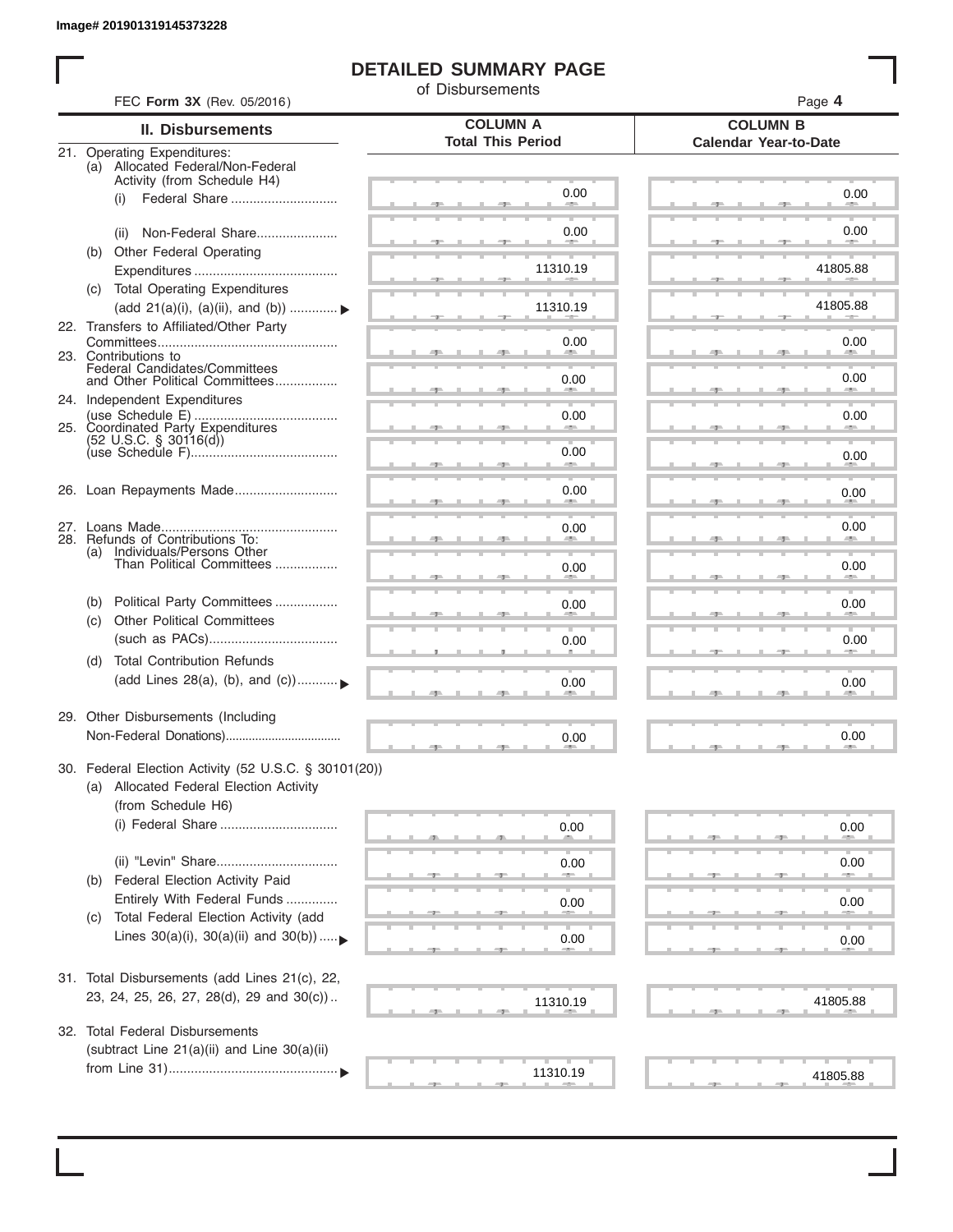### **DETAILED SUMMARY PAGE**

of Disbursements

FEC **Form 3X** (Rev. 05/2016) Page **5**

| III. Net Contributions/       |
|-------------------------------|
| <b>Operating Expenditures</b> |

**COLUMN A Total This Period**

#### **COLUMN B Calendar Year-to-Date**

| 33. Total Contributions (other than loans) |
|--------------------------------------------|
|                                            |
| 34. Total Contribution Refunds             |
|                                            |
| 35. Net Contributions (other than loans)   |
| (subtract Line 34 from Line 33)            |
| 36. Total Federal Operating Expenditures   |
| (add Line 21(a)(i) and Line 21(b))         |
| 37. Offsets to Operating Expenditures      |
|                                            |
| 38. Net Operating Expenditures             |

(subtract Line 37 from Line 36) ................ ▼

|   | 130080.00     | $7-$ |    | ヮ      |  |
|---|---------------|------|----|--------|--|
|   | 0.00          |      |    |        |  |
|   | --<br>٠       | 49   | н. | -91    |  |
|   | 130080.00     |      |    |        |  |
|   |               | 51   |    | 51     |  |
|   | 11310.19      |      |    |        |  |
|   |               | 51   |    | 7<br>m |  |
|   | 0.00          |      |    |        |  |
|   |               | ラー   |    | æ      |  |
| т | т<br>11310.19 |      | т  |        |  |
|   |               | -7   |    | - 7    |  |

|  |  | 130080.00                    |  |  |  | 242680.00            |
|--|--|------------------------------|--|--|--|----------------------|
|  |  | 0.00<br><b>All Contracts</b> |  |  |  | 0.00<br><b>Allen</b> |
|  |  | 130080.00                    |  |  |  | 242680.00            |
|  |  |                              |  |  |  |                      |
|  |  | 11310.19<br>٠                |  |  |  | 41805.88             |
|  |  | 0.00<br>۰                    |  |  |  | 0.00                 |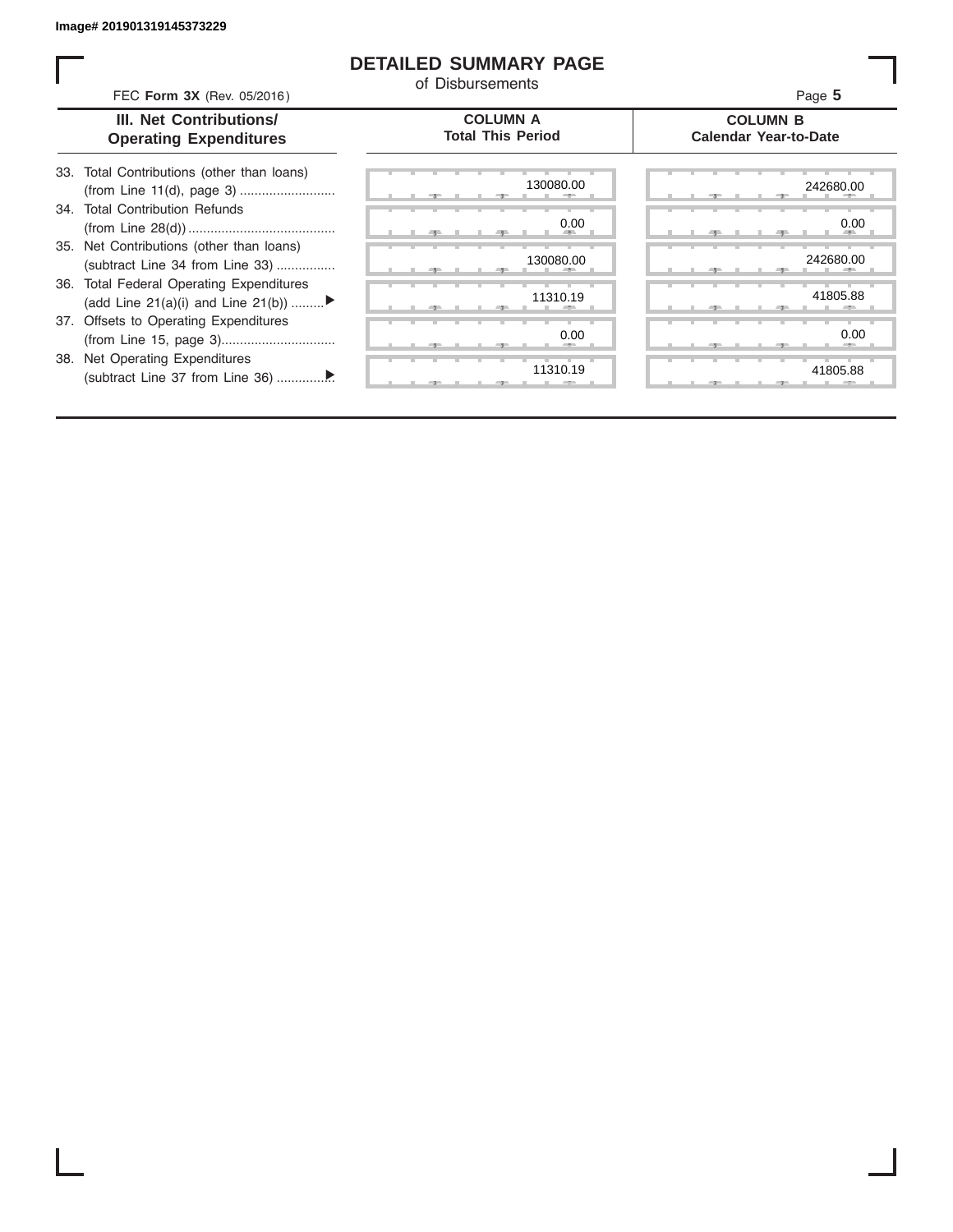$Use$  separate schedule(s)

FOR LINE NUMBER:

PAGE 6 OF 23

|    | <b>ITEMIZED RECEIPTS</b>                                                                                                                                                                                                                                                                |                    | Ose separate surreguels)<br>for each category of the<br>Detailed Summary Page | (check only one)<br>$\boldsymbol{x}$<br>11a<br>11 <sub>b</sub><br>12<br>11c<br>13<br>14<br>15<br>16<br>17 |
|----|-----------------------------------------------------------------------------------------------------------------------------------------------------------------------------------------------------------------------------------------------------------------------------------------|--------------------|-------------------------------------------------------------------------------|-----------------------------------------------------------------------------------------------------------|
|    | Any information copied from such Reports and Statements may not be sold or used by any person for the purpose of soliciting contributions<br>or for commercial purposes, other than using the name and address of any political committee to solicit contributions from such committee. |                    |                                                                               |                                                                                                           |
|    | NAME OF COMMITTEE (In Full)<br><b>Vision PAC</b>                                                                                                                                                                                                                                        |                    |                                                                               |                                                                                                           |
| А. | Full Name of Individual (Last, First, Middle Initial) or Full Organization Name<br>Amstein, Peter, , ,<br>Mailing Address 1823 Terry Ave<br>#3701                                                                                                                                       | State              |                                                                               | Date of Receipt<br>$M - M$<br>$D$ $D$<br>2018<br>12<br>31                                                 |
|    | City<br>Seattle                                                                                                                                                                                                                                                                         | WA                 | Zip Code<br>98101                                                             | Transaction ID: SA11AI.4249                                                                               |
|    | FEC ID number of contributing<br>federal political committee.                                                                                                                                                                                                                           | С                  |                                                                               | Amount of Each Receipt this Period<br>5000.00                                                             |
|    | Name of Employer (for Individual)                                                                                                                                                                                                                                                       |                    | Occupation (for Individual)                                                   | Memo Item                                                                                                 |
|    | Microsoft                                                                                                                                                                                                                                                                               |                    | Development Manager                                                           | Earmarked Through ActBlue                                                                                 |
|    | Receipt For:<br>Primary<br>General<br>Other (specify) $\blacktriangledown$                                                                                                                                                                                                              |                    | Aggregate Year-to-Date ▼<br>5000.00                                           |                                                                                                           |
|    | Full Name of Individual (Last, First, Middle Initial) or Full Organization Name<br>B. Bagley, Charles, , ,                                                                                                                                                                              |                    |                                                                               | Date of Receipt                                                                                           |
|    | Mailing Address 1235 8th Ave W                                                                                                                                                                                                                                                          |                    |                                                                               | $M - M$<br>$D$ $D$<br>$\overline{\phantom{a}}$ $\overline{\phantom{a}}$<br>12<br>2018<br>19               |
|    | City                                                                                                                                                                                                                                                                                    | <b>State</b>       | Zip Code                                                                      | Transaction ID: SA11AI.4226                                                                               |
|    | Seattle                                                                                                                                                                                                                                                                                 | <b>WA</b>          | 98119                                                                         | Amount of Each Receipt this Period                                                                        |
|    | FEC ID number of contributing<br>federal political committee.                                                                                                                                                                                                                           | С                  |                                                                               | 1000.00                                                                                                   |
|    | Name of Employer (for Individual)<br>None                                                                                                                                                                                                                                               | Retired            | Occupation (for Individual)                                                   | Memo Item                                                                                                 |
|    | Receipt For:<br>Primary<br>General<br>Other (specify) $\blacktriangledown$                                                                                                                                                                                                              |                    | Aggregate Year-to-Date ▼<br>1000.00                                           |                                                                                                           |
| C. | Full Name of Individual (Last, First, Middle Initial) or Full Organization Name<br>Block, Howard, , ,                                                                                                                                                                                   |                    |                                                                               | Date of Receipt                                                                                           |
|    | Mailing Address 11071 Falk Rd                                                                                                                                                                                                                                                           |                    |                                                                               | $-Y - Y - Y - Y$<br>$M - M$<br>$D$ $D$<br>12<br>22<br>2018                                                |
|    | City<br>Bainbridge Island                                                                                                                                                                                                                                                               | <b>State</b><br>WA | Zip Code<br>98110                                                             | Transaction ID: SA11AI.4240                                                                               |
|    |                                                                                                                                                                                                                                                                                         |                    |                                                                               | Amount of Each Receipt this Period                                                                        |
|    | FEC ID number of contributing<br>federal political committee.                                                                                                                                                                                                                           | С                  |                                                                               | 5000.00                                                                                                   |
|    | Name of Employer (for Individual)                                                                                                                                                                                                                                                       |                    | Occupation (for Individual)                                                   | Memo Item                                                                                                 |
|    | Self                                                                                                                                                                                                                                                                                    |                    | <b>Business Owner</b>                                                         | Earmarked Through ActBlue                                                                                 |
|    | Receipt For:<br>Primary<br>General<br>Other (specify)                                                                                                                                                                                                                                   |                    | Aggregate Year-to-Date ▼<br>5000.00                                           |                                                                                                           |
|    |                                                                                                                                                                                                                                                                                         |                    |                                                                               | 11000.00                                                                                                  |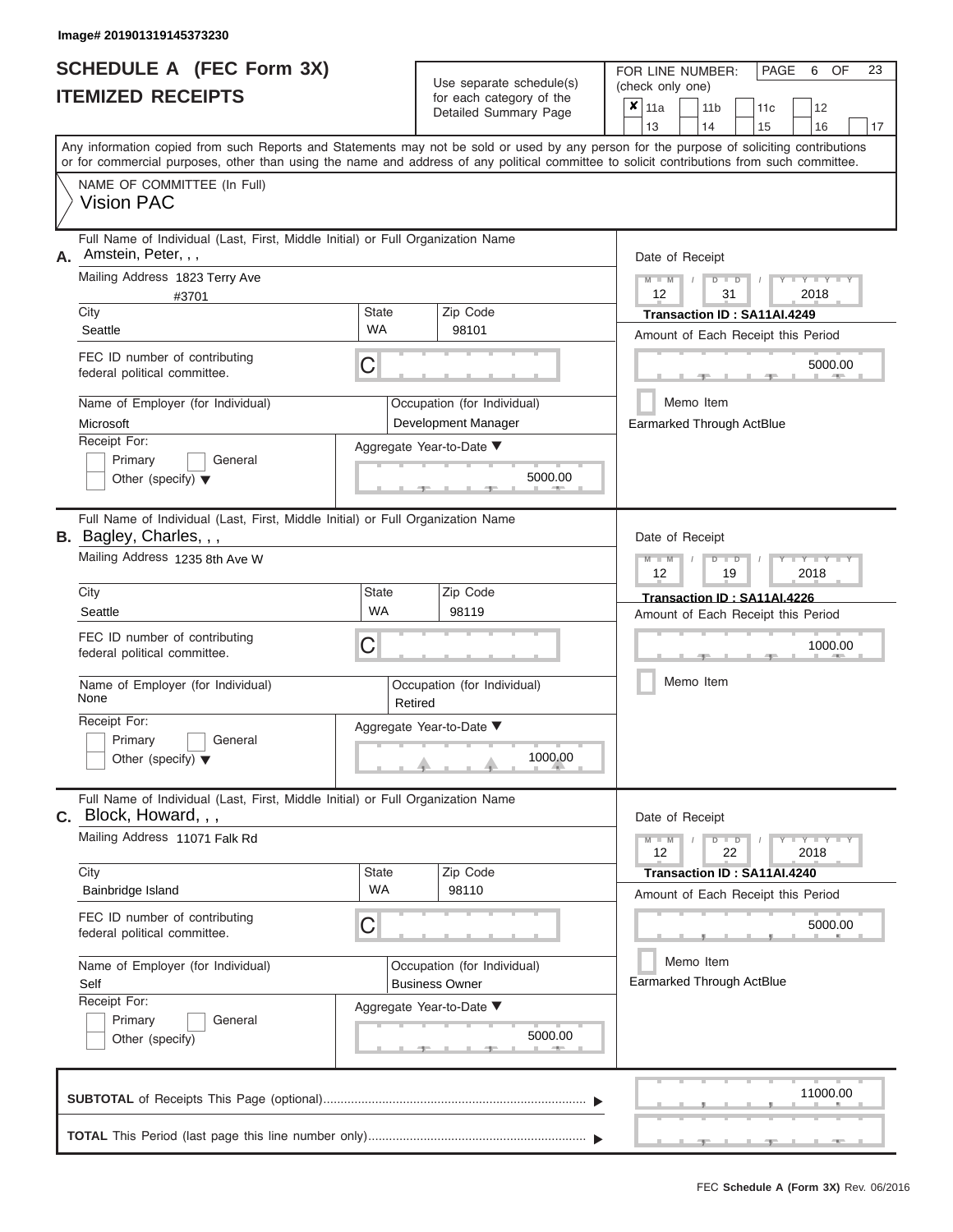$\overline{1}$ 

| SCHEDULE A (FEC Form 3X)<br><b>ITEMIZED RECEIPTS</b>                                                                                                                                                                                                                                                                   |                           | Use separate schedule(s)<br>for each category of the     | FOR LINE NUMBER:<br>PAGE<br>OF<br>23<br>$7\phantom{.}$<br>(check only one) |
|------------------------------------------------------------------------------------------------------------------------------------------------------------------------------------------------------------------------------------------------------------------------------------------------------------------------|---------------------------|----------------------------------------------------------|----------------------------------------------------------------------------|
|                                                                                                                                                                                                                                                                                                                        |                           | Detailed Summary Page                                    | ×<br>11a<br>11 <sub>b</sub><br>11c<br>12<br>13<br>14<br>16<br>15<br>17     |
| Any information copied from such Reports and Statements may not be sold or used by any person for the purpose of soliciting contributions<br>or for commercial purposes, other than using the name and address of any political committee to solicit contributions from such committee.<br>NAME OF COMMITTEE (In Full) |                           |                                                          |                                                                            |
| <b>Vision PAC</b>                                                                                                                                                                                                                                                                                                      |                           |                                                          |                                                                            |
| Full Name of Individual (Last, First, Middle Initial) or Full Organization Name<br>Brecke, Allen, , ,<br>А.                                                                                                                                                                                                            |                           |                                                          | Date of Receipt                                                            |
| Mailing Address 386 Columbia Point Dr<br>#301<br>City                                                                                                                                                                                                                                                                  | <b>State</b>              | Zip Code                                                 | $M - M$<br>$Y = Y =$<br>$D$ $D$<br>12<br>20<br>2018                        |
| Richland                                                                                                                                                                                                                                                                                                               | <b>WA</b>                 | 99352                                                    | Transaction ID: SA11AI.4232<br>Amount of Each Receipt this Period          |
| FEC ID number of contributing<br>federal political committee.                                                                                                                                                                                                                                                          | C                         |                                                          | 1000.00                                                                    |
| Name of Employer (for Individual)<br>Self                                                                                                                                                                                                                                                                              |                           | Occupation (for Individual)<br>Attorney                  | Memo Item<br><b>Earmarked Through ActBlue</b>                              |
| Receipt For:<br>Primary<br>General<br>Other (specify) $\blacktriangledown$                                                                                                                                                                                                                                             |                           | Aggregate Year-to-Date ▼<br>1000.00                      |                                                                            |
| Full Name of Individual (Last, First, Middle Initial) or Full Organization Name<br>B. Chabot, Christina, , ,                                                                                                                                                                                                           |                           |                                                          | Date of Receipt                                                            |
| Mailing Address 2517 E Helen St                                                                                                                                                                                                                                                                                        |                           |                                                          | $M - M$<br>Y TYT<br>$D$ $D$<br>12<br>10<br>2018                            |
| City<br>Seattle                                                                                                                                                                                                                                                                                                        | <b>State</b><br><b>WA</b> | Zip Code<br>98112                                        | Transaction ID: SA11AI.4212<br>Amount of Each Receipt this Period          |
| FEC ID number of contributing<br>federal political committee.                                                                                                                                                                                                                                                          | C                         |                                                          | 5000.00                                                                    |
| Name of Employer (for Individual)<br>Tableau                                                                                                                                                                                                                                                                           |                           | Occupation (for Individual)<br><b>Business Executive</b> | Memo Item<br>Earmarked Through ActBlue                                     |
| Receipt For:<br>Primary<br>General<br>Other (specify) $\blacktriangledown$                                                                                                                                                                                                                                             |                           | Aggregate Year-to-Date ▼<br>5000.00<br><u>. a</u>        |                                                                            |
| Full Name of Individual (Last, First, Middle Initial) or Full Organization Name<br>C. Cornfield, David, , ,                                                                                                                                                                                                            |                           |                                                          | Date of Receipt                                                            |
| Mailing Address 820 W Garfield St                                                                                                                                                                                                                                                                                      |                           |                                                          | $Y - Y - Y - Y - Y$<br>$M - M$<br>$D$ $D$<br>12<br>20<br>2018              |
| City<br>Seattle                                                                                                                                                                                                                                                                                                        | State<br><b>WA</b>        | Zip Code<br>98119                                        | Transaction ID: SA11AI.4236<br>Amount of Each Receipt this Period          |
| FEC ID number of contributing<br>federal political committee.                                                                                                                                                                                                                                                          | С                         |                                                          | 5000.00                                                                    |
| Name of Employer (for Individual)<br>None<br>Receipt For:                                                                                                                                                                                                                                                              |                           | Occupation (for Individual)<br>Not Employed              | Memo Item<br>Earmarked Through ActBlue                                     |
| Primary<br>General<br>Other (specify)                                                                                                                                                                                                                                                                                  |                           | Aggregate Year-to-Date ▼<br>5000.00                      |                                                                            |
|                                                                                                                                                                                                                                                                                                                        |                           |                                                          | 11000.00                                                                   |
|                                                                                                                                                                                                                                                                                                                        |                           |                                                          | __                                                                         |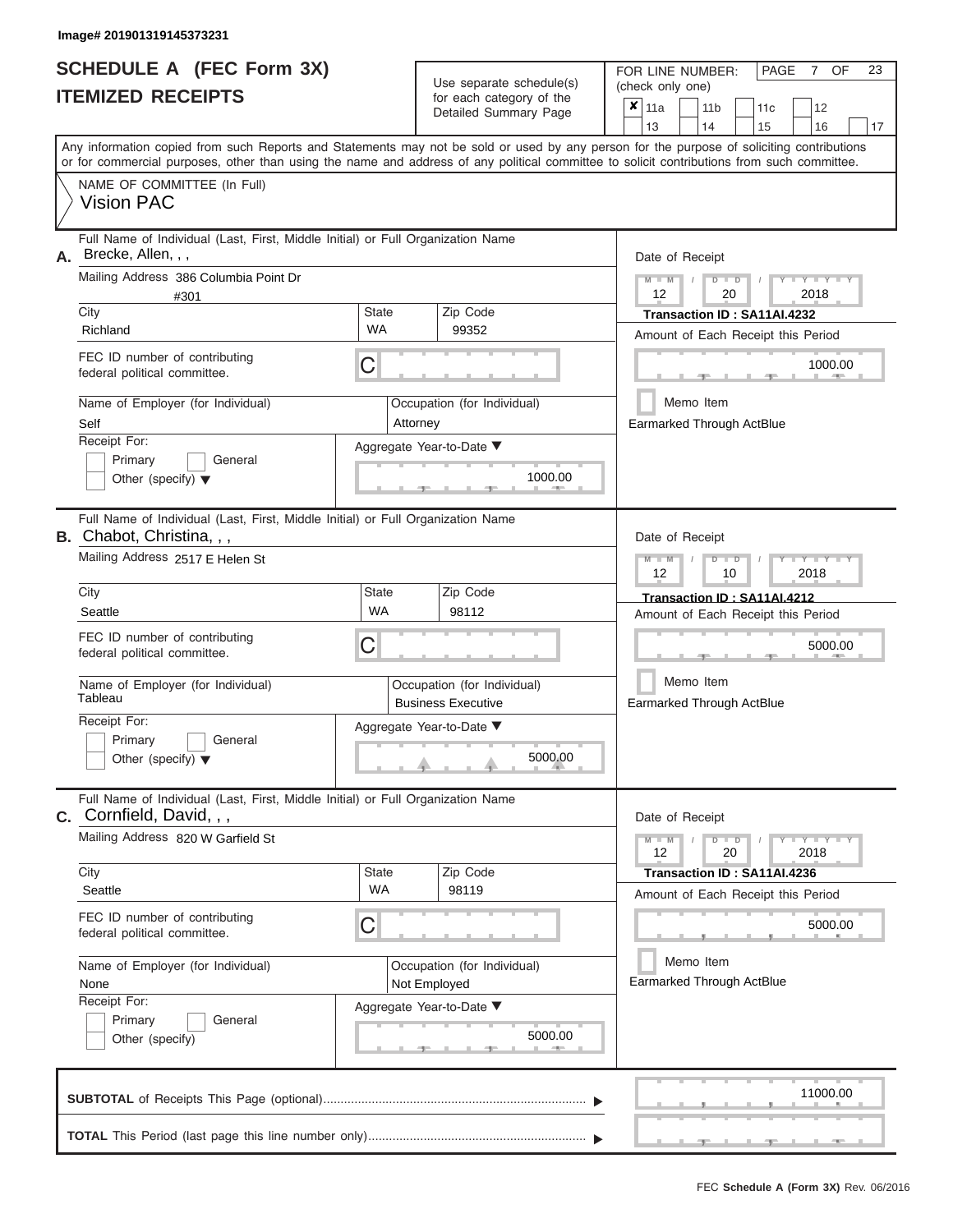|                          | <b>SCHEDULE A (FEC Form 3X)</b> |
|--------------------------|---------------------------------|
| <b>ITEMIZED RECEIPTS</b> |                                 |

Use separate schedule(s) (check only one)<br>for each category of the  $\begin{array}{|c|c|c|c|c|}\hline \textbf{X} & 11a & 1\end{array}$ 

FOR LINE NUMBER:

PAGE 8 OF 23

|    | IIEMIZED RECEIPIS                                                                                                                                                                                                                                                                       |                                        |                                                                                  | for each category of the<br>Detailed Summary Page                                  |                                                                              | ×<br>11a<br>11 <sub>b</sub><br>11c<br>12<br>13<br>14<br>15<br>16<br>17               |  |  |  |  |  |
|----|-----------------------------------------------------------------------------------------------------------------------------------------------------------------------------------------------------------------------------------------------------------------------------------------|----------------------------------------|----------------------------------------------------------------------------------|------------------------------------------------------------------------------------|------------------------------------------------------------------------------|--------------------------------------------------------------------------------------|--|--|--|--|--|
|    | Any information copied from such Reports and Statements may not be sold or used by any person for the purpose of soliciting contributions<br>or for commercial purposes, other than using the name and address of any political committee to solicit contributions from such committee. |                                        |                                                                                  |                                                                                    |                                                                              |                                                                                      |  |  |  |  |  |
|    | NAME OF COMMITTEE (In Full)<br><b>Vision PAC</b>                                                                                                                                                                                                                                        |                                        |                                                                                  |                                                                                    |                                                                              |                                                                                      |  |  |  |  |  |
| А. | Full Name of Individual (Last, First, Middle Initial) or Full Organization Name<br>Cornfield, Linda, , ,<br>Mailing Address 820 W Garfield St                                                                                                                                           |                                        | Date of Receipt<br>$M - M$<br>$Y = Y$<br>D<br>$\overline{D}$<br>2018<br>12<br>20 |                                                                                    |                                                                              |                                                                                      |  |  |  |  |  |
|    | City<br>Seattle                                                                                                                                                                                                                                                                         | <b>State</b><br><b>WA</b>              |                                                                                  | Zip Code<br>98112                                                                  |                                                                              | Transaction ID: SA11AI.4234<br>Amount of Each Receipt this Period                    |  |  |  |  |  |
|    | FEC ID number of contributing<br>federal political committee.                                                                                                                                                                                                                           | С                                      |                                                                                  |                                                                                    |                                                                              | 5000.00                                                                              |  |  |  |  |  |
|    | Name of Employer (for Individual)<br>None<br>Receipt For:<br>Primary<br>General<br>Other (specify) $\blacktriangledown$                                                                                                                                                                 |                                        |                                                                                  | Occupation (for Individual)<br>Not Employed<br>Aggregate Year-to-Date ▼<br>5000.00 | Memo Item<br><b>Earmarked Through ActBlue</b>                                |                                                                                      |  |  |  |  |  |
|    | Full Name of Individual (Last, First, Middle Initial) or Full Organization Name<br><b>B.</b> Cunningham, Thomas, , ,<br>Mailing Address 9570 Mandus Olson Rd NE                                                                                                                         |                                        |                                                                                  |                                                                                    |                                                                              | Date of Receipt<br>Y I Y I<br>D<br>12<br>2018<br>11                                  |  |  |  |  |  |
|    | City<br>Bainbridge Island<br>FEC ID number of contributing<br>federal political committee.                                                                                                                                                                                              | <b>State</b><br><b>WA</b><br>С         |                                                                                  | Zip Code<br>98110                                                                  | Transaction ID: SA11AI.4214<br>Amount of Each Receipt this Period<br>5000.00 |                                                                                      |  |  |  |  |  |
|    | Name of Employer (for Individual)<br>None                                                                                                                                                                                                                                               | Occupation (for Individual)<br>Retired |                                                                                  |                                                                                    |                                                                              | Memo Item                                                                            |  |  |  |  |  |
|    | Receipt For:<br>Primary<br>General<br>Other (specify) $\blacktriangledown$                                                                                                                                                                                                              |                                        |                                                                                  | Aggregate Year-to-Date ▼<br>5000.00                                                |                                                                              |                                                                                      |  |  |  |  |  |
| С. | Full Name of Individual (Last, First, Middle Initial) or Full Organization Name<br>Demirbag, Muhsin, , ,<br>Mailing Address 10351 NE 10th St                                                                                                                                            |                                        |                                                                                  |                                                                                    |                                                                              | Date of Receipt<br>$M - M$<br>$Y - Y - Y$<br>D<br>$\blacksquare$<br>12<br>03<br>2018 |  |  |  |  |  |
|    | City<br><b>Bellevue</b>                                                                                                                                                                                                                                                                 | State<br>WA                            |                                                                                  | Zip Code<br>98004                                                                  |                                                                              | Transaction ID: SA11AI.4183<br>Amount of Each Receipt this Period                    |  |  |  |  |  |
|    | FEC ID number of contributing<br>federal political committee.                                                                                                                                                                                                                           | С                                      |                                                                                  |                                                                                    |                                                                              | 500.00                                                                               |  |  |  |  |  |
|    | Name of Employer (for Individual)<br>None<br>Receipt For:                                                                                                                                                                                                                               |                                        |                                                                                  | Occupation (for Individual)<br>Not Employed<br>Aggregate Year-to-Date ▼            |                                                                              | Memo Item<br>Earmarked Through ActBlue                                               |  |  |  |  |  |
|    | Primary<br>General<br>Other (specify)                                                                                                                                                                                                                                                   |                                        |                                                                                  | 500.00                                                                             |                                                                              |                                                                                      |  |  |  |  |  |
|    |                                                                                                                                                                                                                                                                                         |                                        |                                                                                  |                                                                                    |                                                                              | 10500.00                                                                             |  |  |  |  |  |
|    |                                                                                                                                                                                                                                                                                         |                                        |                                                                                  |                                                                                    |                                                                              |                                                                                      |  |  |  |  |  |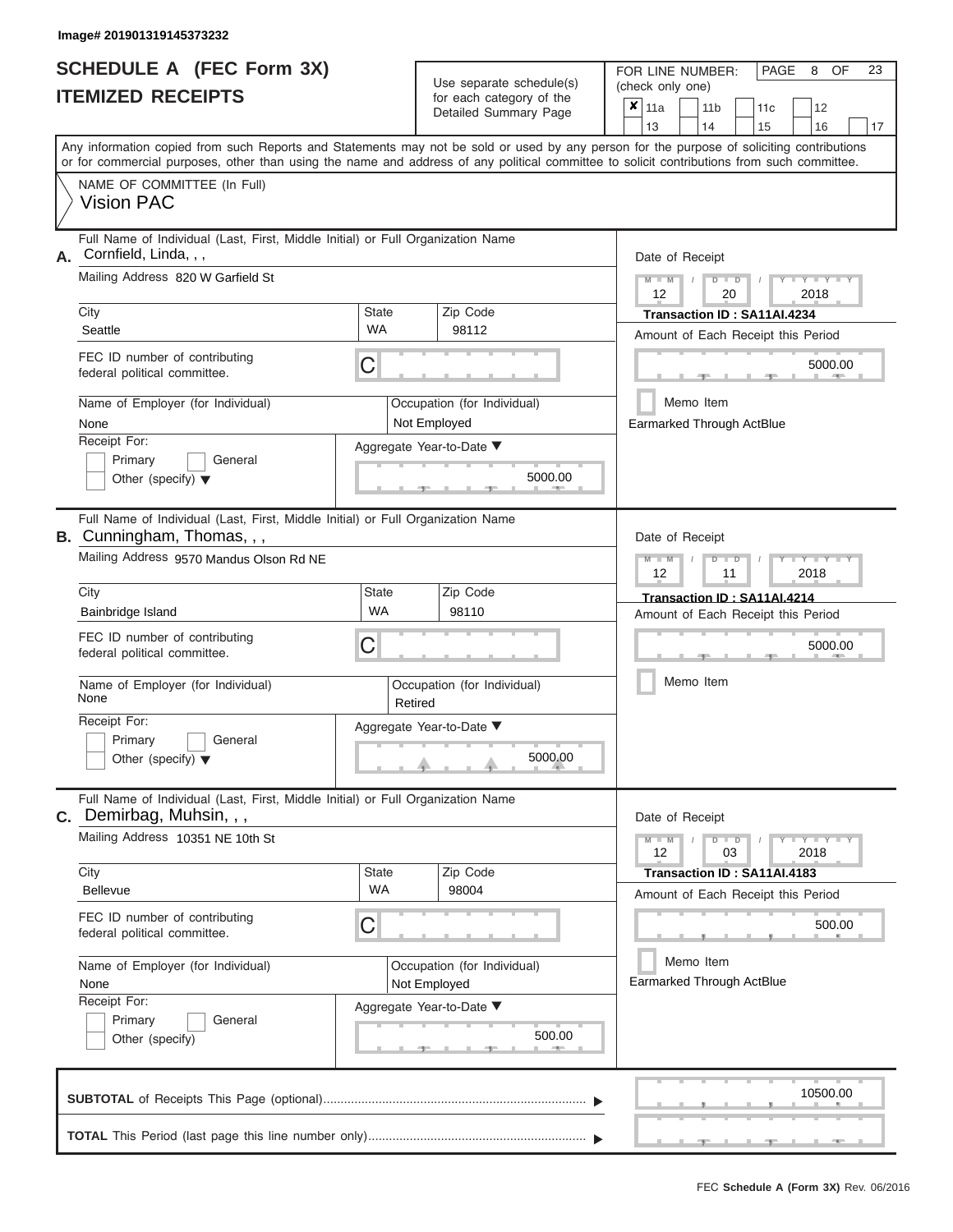|                          | SCHEDULE A (FEC Form 3X) |
|--------------------------|--------------------------|
| <b>ITEMIZED RECEIPTS</b> |                          |

Use separate schedule(s) (check only one)<br>for each category of the  $\begin{array}{|c|c|c|c|c|}\hline \textbf{X} & 11a & 1\end{array}$ 

FOR LINE NUMBER:

PAGE 9 OF 23

|                                                                                                                                                                                 | IIEMIZED RECEIPIS                                                                                                                                                                                                                                                                       |                           |                                                 | for each category of the<br>Detailed Summary Page                                              |                                               | ×<br>11a<br>11 <sub>b</sub><br>11c<br>12<br>13<br>14<br>15<br>16<br>17                                |  |  |  |  |  |
|---------------------------------------------------------------------------------------------------------------------------------------------------------------------------------|-----------------------------------------------------------------------------------------------------------------------------------------------------------------------------------------------------------------------------------------------------------------------------------------|---------------------------|-------------------------------------------------|------------------------------------------------------------------------------------------------|-----------------------------------------------|-------------------------------------------------------------------------------------------------------|--|--|--|--|--|
|                                                                                                                                                                                 | Any information copied from such Reports and Statements may not be sold or used by any person for the purpose of soliciting contributions<br>or for commercial purposes, other than using the name and address of any political committee to solicit contributions from such committee. |                           |                                                 |                                                                                                |                                               |                                                                                                       |  |  |  |  |  |
|                                                                                                                                                                                 | NAME OF COMMITTEE (In Full)<br><b>Vision PAC</b>                                                                                                                                                                                                                                        |                           |                                                 |                                                                                                |                                               |                                                                                                       |  |  |  |  |  |
| А.                                                                                                                                                                              | Full Name of Individual (Last, First, Middle Initial) or Full Organization Name<br>Down, Kenny, , ,<br>Mailing Address 3123 W Harley St                                                                                                                                                 |                           | Date of Receipt<br>$M - M$<br>$Y = Y$<br>ъ<br>ு |                                                                                                |                                               |                                                                                                       |  |  |  |  |  |
|                                                                                                                                                                                 | City<br>Seattle                                                                                                                                                                                                                                                                         | <b>State</b><br><b>WA</b> |                                                 | Zip Code<br>98199                                                                              |                                               | 2018<br>12<br>06<br>Transaction ID: SA11AI.4201<br>Amount of Each Receipt this Period                 |  |  |  |  |  |
|                                                                                                                                                                                 | FEC ID number of contributing<br>federal political committee.                                                                                                                                                                                                                           | С                         |                                                 |                                                                                                |                                               | 2000.00                                                                                               |  |  |  |  |  |
|                                                                                                                                                                                 | Name of Employer (for Individual)<br>Self<br>Receipt For:<br>Primary<br>General                                                                                                                                                                                                         | Aggregate Year-to-Date ▼  | Occupation (for Individual)<br>Consultant       |                                                                                                | Memo Item<br><b>Earmarked Through ActBlue</b> |                                                                                                       |  |  |  |  |  |
| 2000.00<br>Other (specify) $\blacktriangledown$<br>Full Name of Individual (Last, First, Middle Initial) or Full Organization Name<br>B. Fallat, Andrew, , ,<br>Date of Receipt |                                                                                                                                                                                                                                                                                         |                           |                                                 |                                                                                                |                                               |                                                                                                       |  |  |  |  |  |
|                                                                                                                                                                                 | Mailing Address 4172 Calle Rosalito<br>City<br><b>Green Valley</b>                                                                                                                                                                                                                      | State<br>CA               |                                                 | Zip Code<br>91390                                                                              |                                               | Y I Y I<br>D<br>12<br>2018<br>11<br>Transaction ID: SA11AI.4216<br>Amount of Each Receipt this Period |  |  |  |  |  |
|                                                                                                                                                                                 | FEC ID number of contributing<br>federal political committee.                                                                                                                                                                                                                           | С                         |                                                 |                                                                                                |                                               | 1000.00<br>Memo Item                                                                                  |  |  |  |  |  |
|                                                                                                                                                                                 | Name of Employer (for Individual)<br>Joint Commission International<br>Receipt For:<br>Primary<br>General<br>Other (specify) $\blacktriangledown$                                                                                                                                       |                           |                                                 | Occupation (for Individual)<br><b>Hospital Surveyor</b><br>Aggregate Year-to-Date ▼<br>1000.00 |                                               |                                                                                                       |  |  |  |  |  |
|                                                                                                                                                                                 | Full Name of Individual (Last, First, Middle Initial) or Full Organization Name<br>C. French, Elaine, , ,<br>Mailing Address PO Box 9320                                                                                                                                                |                           |                                                 |                                                                                                |                                               | Date of Receipt<br>$M - M$<br>$Y - Y - Y$<br>D<br>$\blacksquare$<br>27<br>11<br>2018                  |  |  |  |  |  |
|                                                                                                                                                                                 | City<br>Ketcham<br>FEC ID number of contributing<br>federal political committee.                                                                                                                                                                                                        | State<br>ID<br>С          |                                                 | Zip Code<br>83340                                                                              |                                               | Transaction ID: SA11AI.4181<br>Amount of Each Receipt this Period<br>5000.00                          |  |  |  |  |  |
|                                                                                                                                                                                 | Name of Employer (for Individual)<br>None<br>Receipt For:<br>Primary<br>General<br>Other (specify)                                                                                                                                                                                      |                           |                                                 | Occupation (for Individual)<br>Not Employed<br>Aggregate Year-to-Date ▼<br>5000.00             |                                               | Memo Item<br>Earmarked Through ActBlue                                                                |  |  |  |  |  |
|                                                                                                                                                                                 |                                                                                                                                                                                                                                                                                         |                           |                                                 |                                                                                                |                                               | 8000.00                                                                                               |  |  |  |  |  |
|                                                                                                                                                                                 |                                                                                                                                                                                                                                                                                         |                           |                                                 |                                                                                                |                                               |                                                                                                       |  |  |  |  |  |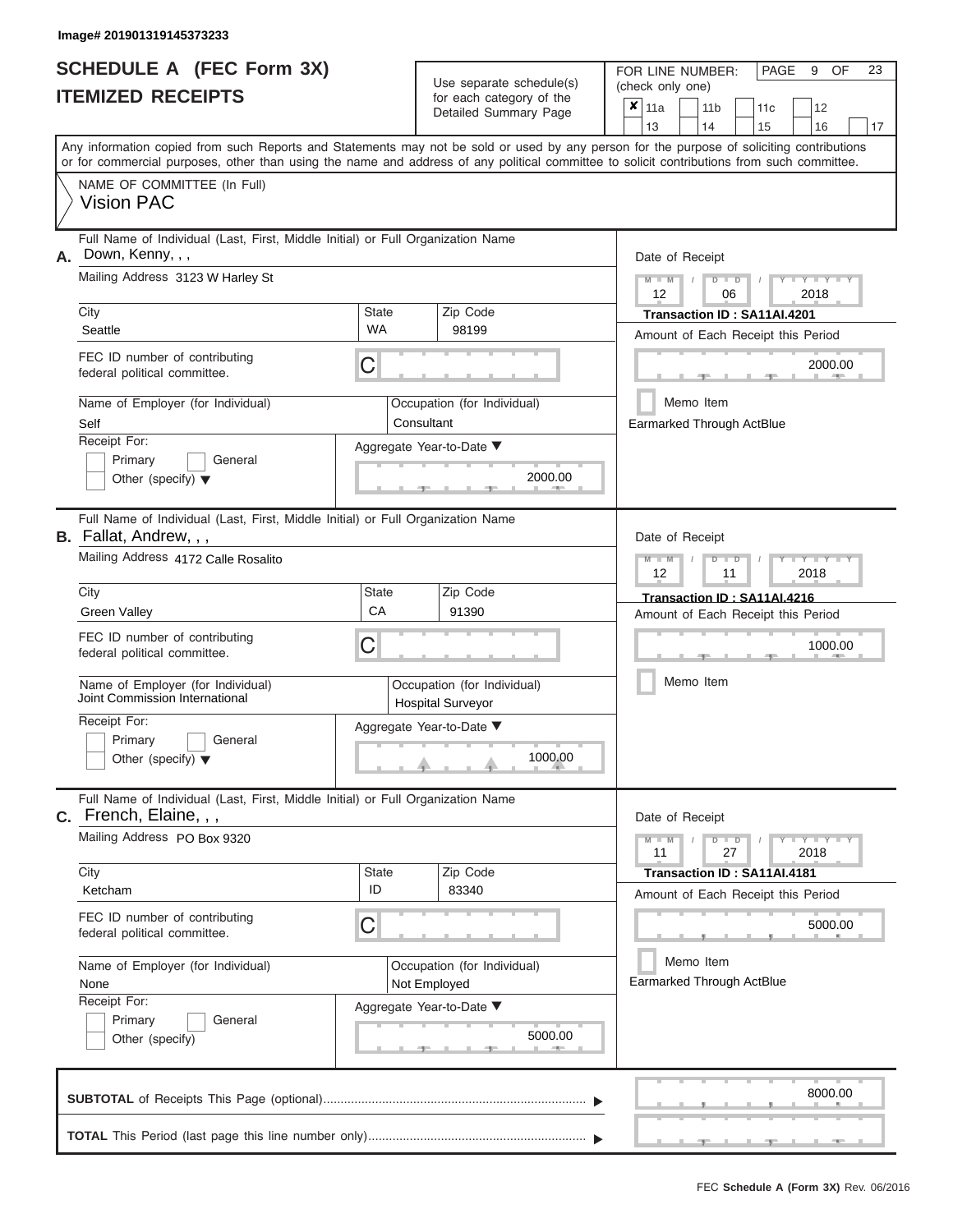## **SCHEDULE A (FEC Form 3X) ITEMIZED RECEIPTS**

Use separate schedule(s)  $\frac{1}{\pi}$  for each category of the

FOR LINE NUMBER:<br>(check only one)

PAGE 10 OF 23

|                                                                                                                                           | IIEMIZEU REVEIFIJ                                                                                                                                                                                                                                                                       |                                             |                                               | for each category of the<br>Detailed Summary Page |  | $\pmb{\mathsf{x}}$<br>11a                                         |                                                       | 11 <sub>b</sub>                                                                 | 11c |  | 12                          |    |  |  |  |  |  |  |
|-------------------------------------------------------------------------------------------------------------------------------------------|-----------------------------------------------------------------------------------------------------------------------------------------------------------------------------------------------------------------------------------------------------------------------------------------|---------------------------------------------|-----------------------------------------------|---------------------------------------------------|--|-------------------------------------------------------------------|-------------------------------------------------------|---------------------------------------------------------------------------------|-----|--|-----------------------------|----|--|--|--|--|--|--|
|                                                                                                                                           |                                                                                                                                                                                                                                                                                         |                                             |                                               |                                                   |  | 13                                                                |                                                       | 14                                                                              | 15  |  | 16                          | 17 |  |  |  |  |  |  |
|                                                                                                                                           | Any information copied from such Reports and Statements may not be sold or used by any person for the purpose of soliciting contributions<br>or for commercial purposes, other than using the name and address of any political committee to solicit contributions from such committee. |                                             |                                               |                                                   |  |                                                                   |                                                       |                                                                                 |     |  |                             |    |  |  |  |  |  |  |
|                                                                                                                                           | NAME OF COMMITTEE (In Full)<br><b>Vision PAC</b>                                                                                                                                                                                                                                        |                                             |                                               |                                                   |  |                                                                   |                                                       |                                                                                 |     |  |                             |    |  |  |  |  |  |  |
| Full Name of Individual (Last, First, Middle Initial) or Full Organization Name<br>French, John, , ,<br>Α.<br>Mailing Address PO Box 9320 |                                                                                                                                                                                                                                                                                         |                                             |                                               |                                                   |  |                                                                   |                                                       | Date of Receipt<br>$M - M$<br>$D$ $\Box$ $D$<br>$Y = Y = Y$<br>27<br>2018<br>11 |     |  |                             |    |  |  |  |  |  |  |
|                                                                                                                                           | City                                                                                                                                                                                                                                                                                    | Zip Code<br><b>State</b><br>83340           |                                               |                                                   |  |                                                                   |                                                       | Transaction ID: SA11AI.4179                                                     |     |  |                             |    |  |  |  |  |  |  |
|                                                                                                                                           | Ketcham<br>FEC ID number of contributing<br>federal political committee.                                                                                                                                                                                                                | ID<br>C                                     | Amount of Each Receipt this Period<br>5000.00 |                                                   |  |                                                                   |                                                       |                                                                                 |     |  |                             |    |  |  |  |  |  |  |
|                                                                                                                                           | Name of Employer (for Individual)<br>None                                                                                                                                                                                                                                               | Occupation (for Individual)<br>Not Employed |                                               |                                                   |  |                                                                   |                                                       | Memo Item<br><b>Earmarked Through ActBlue</b>                                   |     |  |                             |    |  |  |  |  |  |  |
|                                                                                                                                           | Receipt For:<br>Primary<br>General<br>Other (specify) $\blacktriangledown$                                                                                                                                                                                                              |                                             |                                               | Aggregate Year-to-Date ▼<br>5000.00               |  |                                                                   |                                                       |                                                                                 |     |  |                             |    |  |  |  |  |  |  |
|                                                                                                                                           | Full Name of Individual (Last, First, Middle Initial) or Full Organization Name<br>B. Goldman, Peter, , ,                                                                                                                                                                               |                                             |                                               |                                                   |  | Date of Receipt                                                   |                                                       |                                                                                 |     |  |                             |    |  |  |  |  |  |  |
| Mailing Address 4408 Beach Dr SW                                                                                                          |                                                                                                                                                                                                                                                                                         |                                             |                                               |                                                   |  |                                                                   | $M - M$<br>$Y - Y - Y$<br>$D$ $D$<br>12<br>06<br>2018 |                                                                                 |     |  |                             |    |  |  |  |  |  |  |
|                                                                                                                                           | Zip Code<br>City<br><b>State</b><br><b>WA</b><br>98116<br>Seattle                                                                                                                                                                                                                       |                                             |                                               |                                                   |  | Transaction ID: SA11AI.4197<br>Amount of Each Receipt this Period |                                                       |                                                                                 |     |  |                             |    |  |  |  |  |  |  |
|                                                                                                                                           | FEC ID number of contributing<br>federal political committee.                                                                                                                                                                                                                           | С                                           |                                               |                                                   |  | 5000.00                                                           |                                                       |                                                                                 |     |  |                             |    |  |  |  |  |  |  |
|                                                                                                                                           | Name of Employer (for Individual)<br>Washington Forest Law                                                                                                                                                                                                                              | Occupation (for Individual)<br>Attorney     |                                               |                                                   |  | Memo Item<br>Earmarked Through ActBlue                            |                                                       |                                                                                 |     |  |                             |    |  |  |  |  |  |  |
|                                                                                                                                           | Receipt For:<br>Primary<br>General<br>Other (specify) $\blacktriangledown$                                                                                                                                                                                                              |                                             |                                               | Aggregate Year-to-Date ▼<br>5000.00               |  |                                                                   |                                                       |                                                                                 |     |  |                             |    |  |  |  |  |  |  |
|                                                                                                                                           | Full Name of Individual (Last, First, Middle Initial) or Full Organization Name<br>$c.$ Hubbard, Elizabeth, $, ,$                                                                                                                                                                       |                                             |                                               |                                                   |  | Date of Receipt                                                   |                                                       |                                                                                 |     |  |                             |    |  |  |  |  |  |  |
|                                                                                                                                           | Mailing Address 301 W Kinnear Pl                                                                                                                                                                                                                                                        |                                             |                                               |                                                   |  | $M - M$<br>12                                                     |                                                       | $D$ $D$<br>11                                                                   |     |  | $Y - Y - Y - Y - Y$<br>2018 |    |  |  |  |  |  |  |
|                                                                                                                                           | City<br>Seattle                                                                                                                                                                                                                                                                         | State<br><b>WA</b>                          |                                               | Zip Code<br>98119                                 |  |                                                                   |                                                       | Transaction ID: SA11AI.4218                                                     |     |  |                             |    |  |  |  |  |  |  |
|                                                                                                                                           | FEC ID number of contributing<br>federal political committee.                                                                                                                                                                                                                           | С                                           |                                               |                                                   |  | Amount of Each Receipt this Period                                |                                                       |                                                                                 |     |  | 5000.00                     |    |  |  |  |  |  |  |
|                                                                                                                                           | Name of Employer (for Individual)<br>None                                                                                                                                                                                                                                               |                                             |                                               | Occupation (for Individual)<br>Not Employed       |  | Earmarked Through ActBlue                                         |                                                       | Memo Item                                                                       |     |  |                             |    |  |  |  |  |  |  |
|                                                                                                                                           | Receipt For:<br>Primary<br>General<br>Other (specify)                                                                                                                                                                                                                                   |                                             |                                               | Aggregate Year-to-Date ▼<br>5000.00<br>4000<br>a. |  |                                                                   |                                                       |                                                                                 |     |  |                             |    |  |  |  |  |  |  |
|                                                                                                                                           |                                                                                                                                                                                                                                                                                         |                                             |                                               |                                                   |  |                                                                   |                                                       |                                                                                 |     |  | 15000.00                    |    |  |  |  |  |  |  |
|                                                                                                                                           |                                                                                                                                                                                                                                                                                         |                                             |                                               |                                                   |  |                                                                   |                                                       |                                                                                 |     |  |                             |    |  |  |  |  |  |  |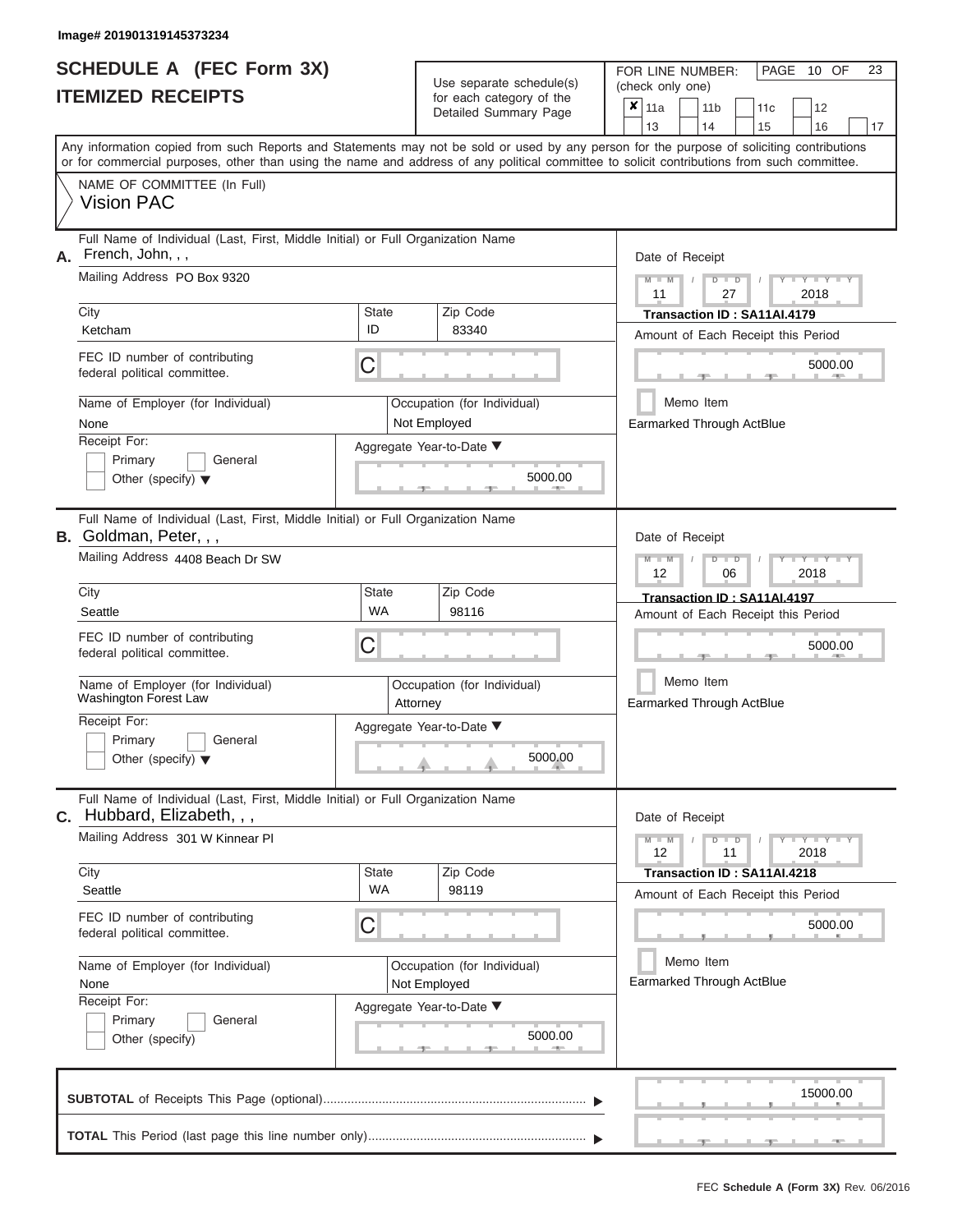|                          | SCHEDULE A (FEC Form 3X) |
|--------------------------|--------------------------|
| <b>ITEMIZED RECEIPTS</b> |                          |

Use separate schedule $(s)$  for each category of the

FOR LINE NUMBER:<br>(check only one)

PAGE 11 OF 23

|                                | <b>IIEMILED REVEIFIJ</b>                                                                                                                                                                                                                                                                |                                                                                         | ior each category of the                         |                                        | ×<br>11a                                        |                                        | 11 <sub>b</sub>                                                    | 11 <sub>c</sub>                                                   |  | 12                              |    |  |  |  |  |  |
|--------------------------------|-----------------------------------------------------------------------------------------------------------------------------------------------------------------------------------------------------------------------------------------------------------------------------------------|-----------------------------------------------------------------------------------------|--------------------------------------------------|----------------------------------------|-------------------------------------------------|----------------------------------------|--------------------------------------------------------------------|-------------------------------------------------------------------|--|---------------------------------|----|--|--|--|--|--|
|                                |                                                                                                                                                                                                                                                                                         |                                                                                         | Detailed Summary Page                            |                                        | 13                                              |                                        | 14                                                                 | 15                                                                |  | 16                              | 17 |  |  |  |  |  |
|                                | Any information copied from such Reports and Statements may not be sold or used by any person for the purpose of soliciting contributions<br>or for commercial purposes, other than using the name and address of any political committee to solicit contributions from such committee. |                                                                                         |                                                  |                                        |                                                 |                                        |                                                                    |                                                                   |  |                                 |    |  |  |  |  |  |
|                                | NAME OF COMMITTEE (In Full)<br><b>Vision PAC</b>                                                                                                                                                                                                                                        |                                                                                         |                                                  |                                        |                                                 |                                        |                                                                    |                                                                   |  |                                 |    |  |  |  |  |  |
| А.                             | Full Name of Individual (Last, First, Middle Initial) or Full Organization Name<br>Hume, Jarlath, , ,<br>Mailing Address 602 37th Ave                                                                                                                                                   |                                                                                         | Date of Receipt<br>$M - M$<br>Y I Y I<br>$D$ $D$ |                                        |                                                 |                                        |                                                                    |                                                                   |  |                                 |    |  |  |  |  |  |
|                                | City                                                                                                                                                                                                                                                                                    | <b>State</b><br><b>WA</b>                                                               | Zip Code<br>98122                                |                                        | 12<br>21<br>2018<br>Transaction ID: SA11AI.4238 |                                        |                                                                    |                                                                   |  |                                 |    |  |  |  |  |  |
|                                | Seattle<br>FEC ID number of contributing<br>federal political committee.                                                                                                                                                                                                                | С                                                                                       |                                                  |                                        | Amount of Each Receipt this Period<br>500.00    |                                        |                                                                    |                                                                   |  |                                 |    |  |  |  |  |  |
|                                | Name of Employer (for Individual)<br>Self                                                                                                                                                                                                                                               | Occupation (for Individual)<br>Consultant                                               |                                                  | Memo Item<br>Earmarked Through ActBlue |                                                 |                                        |                                                                    |                                                                   |  |                                 |    |  |  |  |  |  |
|                                | Receipt For:<br>Primary<br>General<br>Other (specify) $\blacktriangledown$                                                                                                                                                                                                              |                                                                                         | Aggregate Year-to-Date ▼<br>500.00               |                                        |                                                 |                                        |                                                                    |                                                                   |  |                                 |    |  |  |  |  |  |
|                                | Full Name of Individual (Last, First, Middle Initial) or Full Organization Name<br><b>B.</b> Johnson, Linda, , ,                                                                                                                                                                        |                                                                                         |                                                  |                                        | Date of Receipt                                 |                                        |                                                                    |                                                                   |  |                                 |    |  |  |  |  |  |
| Mailing Address 8626 NE 6th St |                                                                                                                                                                                                                                                                                         |                                                                                         |                                                  |                                        |                                                 |                                        | $M - M$<br>$\overline{D}$<br>$T - Y$<br>$\Box$<br>12<br>04<br>2018 |                                                                   |  |                                 |    |  |  |  |  |  |
|                                | City<br>Medina                                                                                                                                                                                                                                                                          | Zip Code<br><b>State</b><br><b>WA</b><br>98039                                          |                                                  |                                        |                                                 |                                        | Transaction ID: SA11AI.4191<br>Amount of Each Receipt this Period  |                                                                   |  |                                 |    |  |  |  |  |  |
|                                | FEC ID number of contributing<br>federal political committee.                                                                                                                                                                                                                           | С<br>Occupation (for Individual)<br>Not Employed<br>Aggregate Year-to-Date ▼<br>5000.00 |                                                  |                                        |                                                 | 5000.00                                |                                                                    |                                                                   |  |                                 |    |  |  |  |  |  |
|                                | Name of Employer (for Individual)<br>None                                                                                                                                                                                                                                               |                                                                                         |                                                  |                                        |                                                 | Memo Item<br>Earmarked Through ActBlue |                                                                    |                                                                   |  |                                 |    |  |  |  |  |  |
|                                | Receipt For:<br>Primary<br>General<br>Other (specify) $\blacktriangledown$                                                                                                                                                                                                              |                                                                                         |                                                  |                                        |                                                 |                                        |                                                                    |                                                                   |  |                                 |    |  |  |  |  |  |
| С.                             | Full Name of Individual (Last, First, Middle Initial) or Full Organization Name<br>Johnson, Theodore, , ,                                                                                                                                                                               |                                                                                         |                                                  |                                        | Date of Receipt                                 |                                        |                                                                    |                                                                   |  |                                 |    |  |  |  |  |  |
|                                | Mailing Address 8626 NE 6th St                                                                                                                                                                                                                                                          |                                                                                         |                                                  |                                        | $M - M$<br>12                                   |                                        | $D$ $D$<br>04                                                      |                                                                   |  | $T - Y - T - Y - T - Y$<br>2018 |    |  |  |  |  |  |
|                                | City<br>Medina                                                                                                                                                                                                                                                                          | <b>State</b><br><b>WA</b>                                                               | Zip Code<br>98039                                |                                        |                                                 |                                        |                                                                    | Transaction ID: SA11AI.4189<br>Amount of Each Receipt this Period |  |                                 |    |  |  |  |  |  |
|                                | FEC ID number of contributing<br>federal political committee.                                                                                                                                                                                                                           | С<br>Occupation (for Individual)<br>Not Employed                                        |                                                  |                                        |                                                 |                                        |                                                                    |                                                                   |  | 5000.00                         |    |  |  |  |  |  |
|                                | Name of Employer (for Individual)<br>None                                                                                                                                                                                                                                               |                                                                                         |                                                  |                                        |                                                 |                                        | Memo Item                                                          | Earmarked Through ActBlue                                         |  |                                 |    |  |  |  |  |  |
|                                | Receipt For:<br>General<br>Primary<br>Other (specify)                                                                                                                                                                                                                                   |                                                                                         | Aggregate Year-to-Date ▼<br>5000.00              |                                        |                                                 |                                        |                                                                    |                                                                   |  |                                 |    |  |  |  |  |  |
|                                |                                                                                                                                                                                                                                                                                         |                                                                                         |                                                  |                                        |                                                 |                                        |                                                                    |                                                                   |  | 10500.00                        |    |  |  |  |  |  |
|                                |                                                                                                                                                                                                                                                                                         |                                                                                         |                                                  |                                        |                                                 |                                        |                                                                    |                                                                   |  |                                 |    |  |  |  |  |  |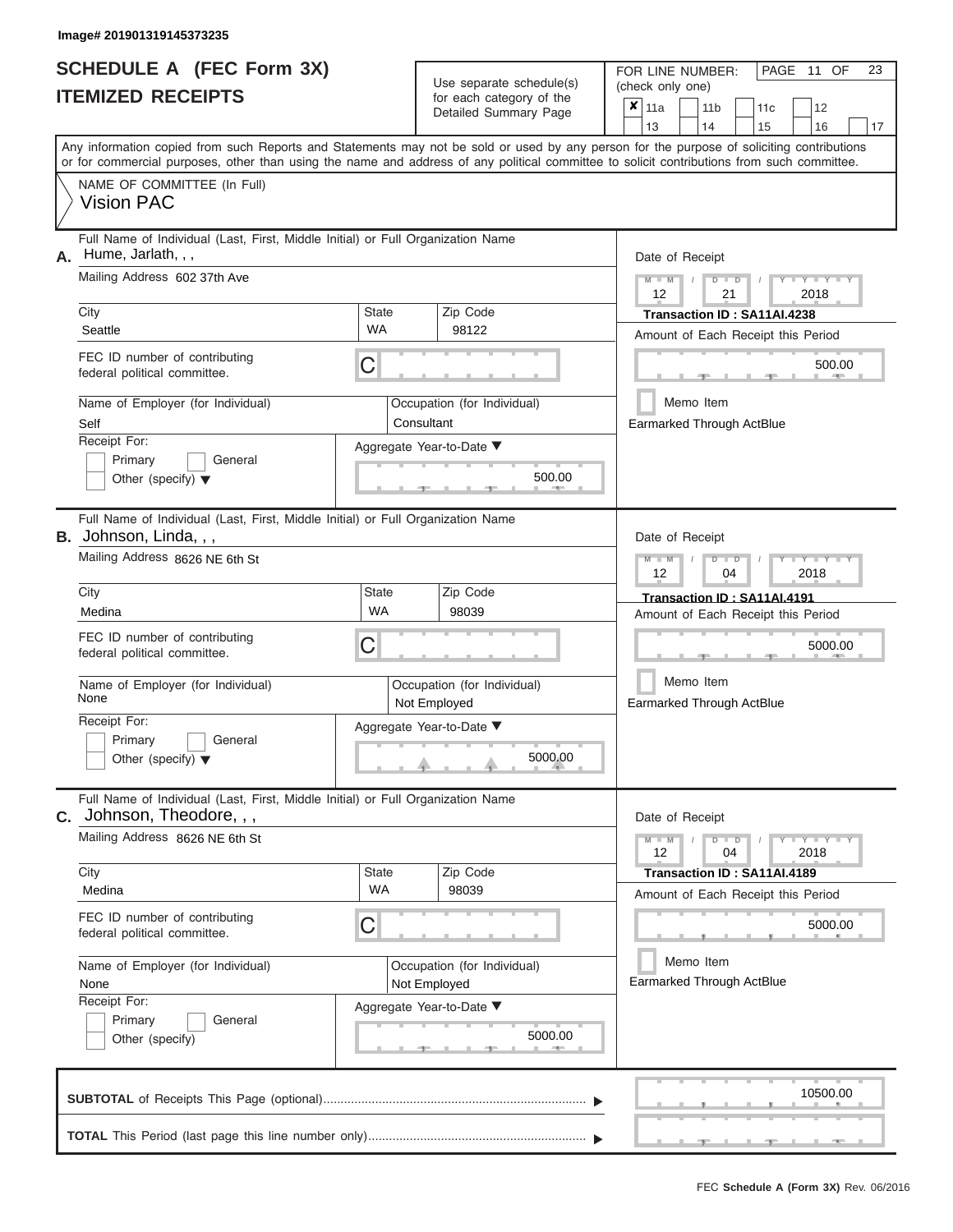| SCHEDULE A (FEC Form 3X)<br><b>ITEMIZED RECEIPTS</b>                                                                                                                                                                                                                                                                                                                               | Use separate schedule(s)<br>for each category of the<br>Detailed Summary Page                                                                          | 23<br>FOR LINE NUMBER:<br>PAGE 12 OF<br>(check only one)<br>$\overline{\mathbf{x}}$   11a<br>11 <sub>b</sub><br>12<br>11 <sub>c</sub><br>13<br>14<br>15<br>16<br>17                                                          |
|------------------------------------------------------------------------------------------------------------------------------------------------------------------------------------------------------------------------------------------------------------------------------------------------------------------------------------------------------------------------------------|--------------------------------------------------------------------------------------------------------------------------------------------------------|------------------------------------------------------------------------------------------------------------------------------------------------------------------------------------------------------------------------------|
| or for commercial purposes, other than using the name and address of any political committee to solicit contributions from such committee.<br>NAME OF COMMITTEE (In Full)<br><b>Vision PAC</b>                                                                                                                                                                                     |                                                                                                                                                        | Any information copied from such Reports and Statements may not be sold or used by any person for the purpose of soliciting contributions                                                                                    |
| Full Name of Individual (Last, First, Middle Initial) or Full Organization Name<br>Levy Pauli, Janet, , ,<br>А.<br>Mailing Address 4258 Point White Dr NE<br>City<br>Bainbridge Island<br>FEC ID number of contributing<br>federal political committee.<br>Name of Employer (for Individual)<br>None<br>Receipt For:<br>Primary<br>General<br>Other (specify) $\blacktriangledown$ | <b>State</b><br>Zip Code<br><b>WA</b><br>98110<br>С<br>Occupation (for Individual)<br>Not Employed<br>Aggregate Year-to-Date ▼<br>5000.00              | Date of Receipt<br>$M - M$<br>$D$ $D$<br>Y TY T<br>$\sqrt{2}$<br>12<br>06<br>2018<br>Transaction ID: SA11AI.4205<br>Amount of Each Receipt this Period<br>5000.00<br><b>AND IN</b><br>Memo Item<br>Earmarked Through ActBlue |
| Full Name of Individual (Last, First, Middle Initial) or Full Organization Name<br>B. Lonergan, Brian, , ,<br>Mailing Address 1619 1st Ave N<br>City<br>Seattle<br>FEC ID number of contributing<br>federal political committee.<br>Name of Employer (for Individual)<br><b>Elliott Bay Energy</b><br>Receipt For:<br>Primary<br>General<br>Other (specify) $\blacktriangledown$   | State<br>Zip Code<br><b>WA</b><br>98109<br>С<br>Occupation (for Individual)<br><b>Business Executive</b><br>Aggregate Year-to-Date ▼<br>5000.00        | Date of Receipt<br>$M - M$<br>$D$ $D$<br>Y I Y I<br>12<br>2018<br>07<br>Transaction ID: SA11AI.4207<br>Amount of Each Receipt this Period<br>5000.00<br>Memo Item                                                            |
| Full Name of Individual (Last, First, Middle Initial) or Full Organization Name<br>McGovern, Frank, , ,<br>C.<br>Mailing Address 901 Main St<br>#4700<br>City<br>Dallas<br>FEC ID number of contributing<br>federal political committee.<br>Name of Employer (for Individual)<br><b>Clearview Energy</b><br>Receipt For:<br>Primary<br>General<br>Other (specify)                  | Zip Code<br><b>State</b><br><b>TX</b><br>75202<br>С<br>Occupation (for Individual)<br><b>Business Executive</b><br>Aggregate Year-to-Date ▼<br>2000.00 | Date of Receipt<br>$M - M$<br>$D$ $D$<br>$T - Y = Y - T Y$<br>12<br>06<br>2018<br>Transaction ID: SA11AI.4203<br>Amount of Each Receipt this Period<br>2000.00<br>Memo Item<br>Earmarked Through ActBlue                     |
|                                                                                                                                                                                                                                                                                                                                                                                    |                                                                                                                                                        | 12000.00<br><b>Allen</b>                                                                                                                                                                                                     |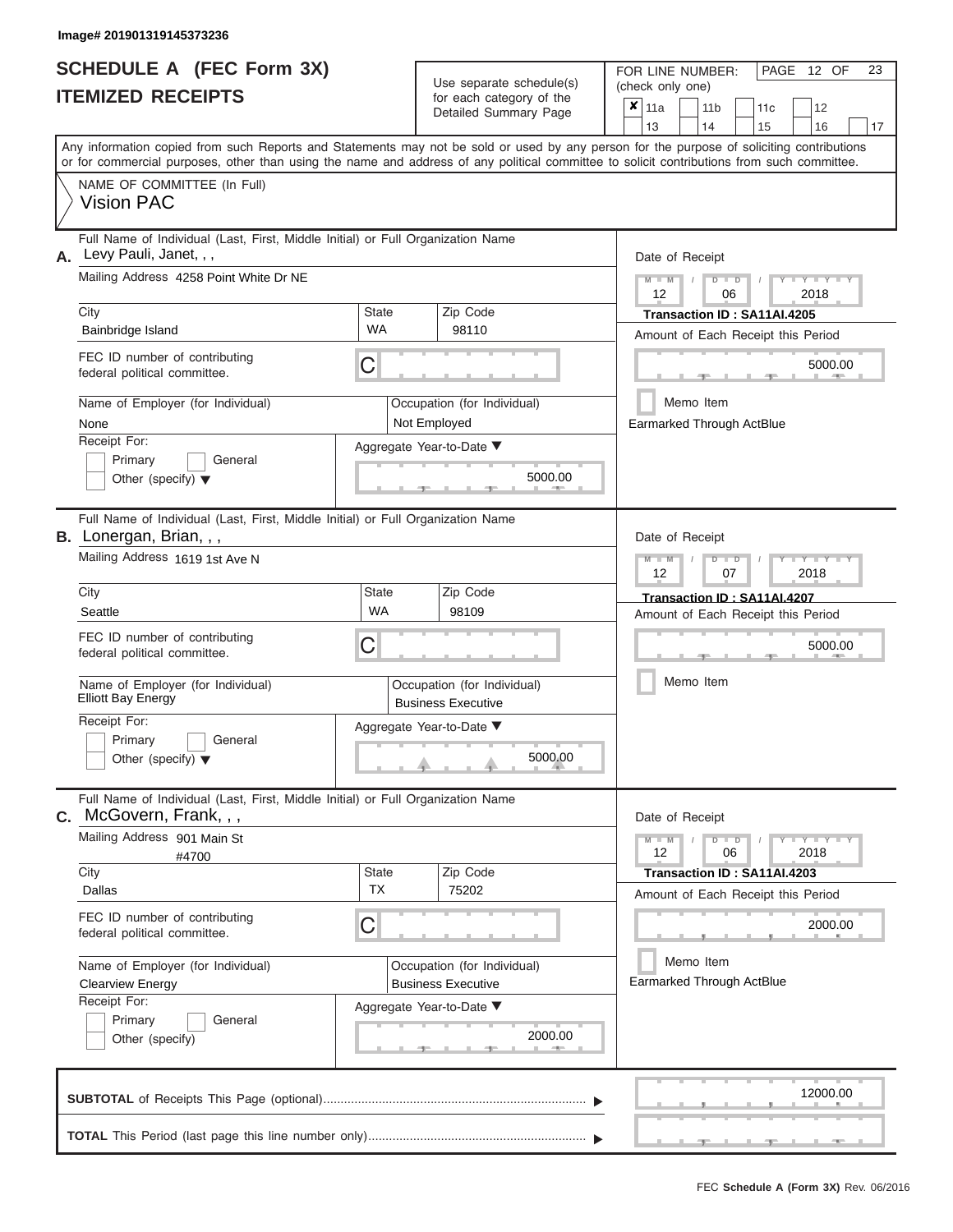| Full Name of Individual (Last, First, Middle Initial) or Full Organization Name<br>Zip Code<br>98112                                            | 13<br>14<br>15<br>16<br>17<br>Any information copied from such Reports and Statements may not be sold or used by any person for the purpose of soliciting contributions<br>or for commercial purposes, other than using the name and address of any political committee to solicit contributions from such committee.<br>Date of Receipt<br>$M - M$<br>$D$ $D$<br>Y TY<br>$\sqrt{ }$<br>12<br>06<br>2018<br>Transaction ID: SA11AI.4199<br>Amount of Each Receipt this Period |
|-------------------------------------------------------------------------------------------------------------------------------------------------|-------------------------------------------------------------------------------------------------------------------------------------------------------------------------------------------------------------------------------------------------------------------------------------------------------------------------------------------------------------------------------------------------------------------------------------------------------------------------------|
|                                                                                                                                                 |                                                                                                                                                                                                                                                                                                                                                                                                                                                                               |
|                                                                                                                                                 |                                                                                                                                                                                                                                                                                                                                                                                                                                                                               |
|                                                                                                                                                 |                                                                                                                                                                                                                                                                                                                                                                                                                                                                               |
| Occupation (for Individual)<br><b>Investment Manager</b><br>Aggregate Year-to-Date ▼<br>5000.00                                                 | 5000.00<br><b>AND IN</b><br>Memo Item<br>Earmarked Through ActBlue                                                                                                                                                                                                                                                                                                                                                                                                            |
| Full Name of Individual (Last, First, Middle Initial) or Full Organization Name<br>Zip Code<br>98046<br>Occupation (for Individual)<br>Attorney | Date of Receipt<br>$M - M$<br>$D$ $\Box$ $D$<br>$\blacksquare$ $\blacksquare$ $\blacksquare$ $\blacksquare$ $\blacksquare$ $\blacksquare$<br>12<br>2018<br>04<br>Transaction ID: SA11AI.4185<br>Amount of Each Receipt this Period<br>5000.00<br>Memo Item<br>Earmarked Through ActBlue                                                                                                                                                                                       |
| Aggregate Year-to-Date ▼<br>5000.00                                                                                                             |                                                                                                                                                                                                                                                                                                                                                                                                                                                                               |
| Zip Code<br>98260                                                                                                                               | Date of Receipt<br>$M - M$<br>$D$ $D$<br>$\blacksquare \blacksquare \mathsf{Y} \mathrel{\sqsubseteq} \mathsf{Y} \mathrel{\sqsubseteq} \mathsf{Y}$<br>12<br>28<br>2018<br>Transaction ID: SA11AI.4244<br>Amount of Each Receipt this Period                                                                                                                                                                                                                                    |
| Occupation (for Individual)<br>Retired<br>Aggregate Year-to-Date ▼<br>5000.00                                                                   | 5000.00<br>Memo Item<br>Earmarked Through ActBlue                                                                                                                                                                                                                                                                                                                                                                                                                             |
|                                                                                                                                                 | Full Name of Individual (Last, First, Middle Initial) or Full Organization Name                                                                                                                                                                                                                                                                                                                                                                                               |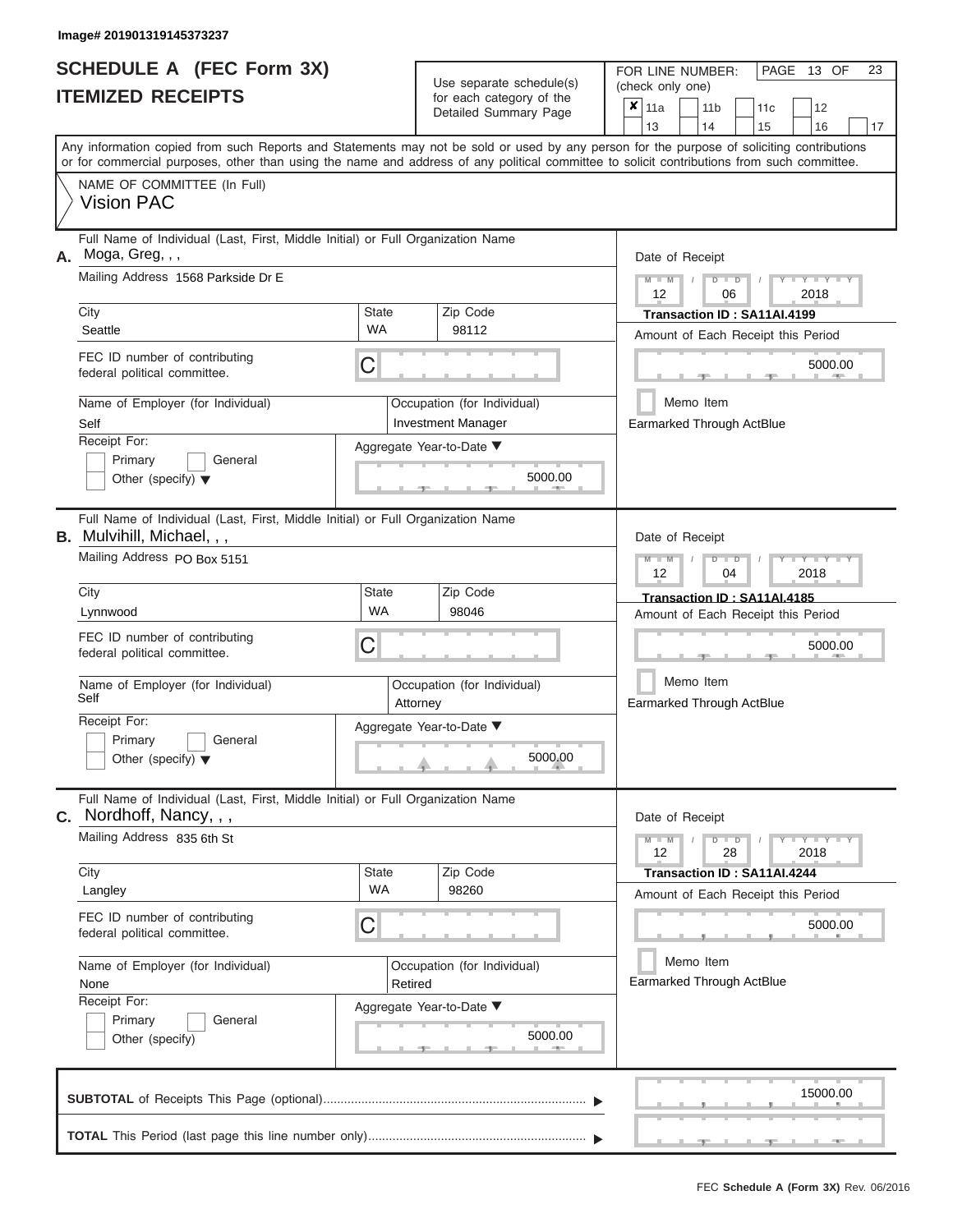|                          | <b>SCHEDULE A (FEC Form 3X)</b> |
|--------------------------|---------------------------------|
| <b>ITEMIZED RECEIPTS</b> |                                 |

Use separate schedule(s)<br>for each category of the

FOR LINE NUMBER:<br>(check only one)

PAGE 14 OF 23

|                               |                                                                                                                                                                                                                                                                                         |                                             | ivi cacii calcyory or life<br>Detailed Summary Page | ×                                              | 11a                         |                             | 11 <sub>b</sub>                               | 11c | 12                                 |    |  |  |  |  |
|-------------------------------|-----------------------------------------------------------------------------------------------------------------------------------------------------------------------------------------------------------------------------------------------------------------------------------------|---------------------------------------------|-----------------------------------------------------|------------------------------------------------|-----------------------------|-----------------------------|-----------------------------------------------|-----|------------------------------------|----|--|--|--|--|
|                               |                                                                                                                                                                                                                                                                                         |                                             |                                                     |                                                | 13                          |                             | 14                                            | 15  | 16                                 | 17 |  |  |  |  |
|                               | Any information copied from such Reports and Statements may not be sold or used by any person for the purpose of soliciting contributions<br>or for commercial purposes, other than using the name and address of any political committee to solicit contributions from such committee. |                                             |                                                     |                                                |                             |                             |                                               |     |                                    |    |  |  |  |  |
|                               | NAME OF COMMITTEE (In Full)<br><b>Vision PAC</b>                                                                                                                                                                                                                                        |                                             |                                                     |                                                |                             |                             |                                               |     |                                    |    |  |  |  |  |
| А.                            | Full Name of Individual (Last, First, Middle Initial) or Full Organization Name<br>O'Hara, Patrick, , ,                                                                                                                                                                                 |                                             | Date of Receipt                                     |                                                |                             |                             |                                               |     |                                    |    |  |  |  |  |
| Mailing Address 515 N 64th St |                                                                                                                                                                                                                                                                                         |                                             |                                                     |                                                |                             |                             | $D$ $D$<br>05                                 |     | $Y - Y - I$<br>2018                |    |  |  |  |  |
|                               | City                                                                                                                                                                                                                                                                                    | <b>State</b>                                | Zip Code                                            |                                                | Transaction ID: SA11AI.4193 |                             |                                               |     |                                    |    |  |  |  |  |
|                               | Seattle                                                                                                                                                                                                                                                                                 | <b>WA</b>                                   | 98103                                               | Amount of Each Receipt this Period             |                             |                             |                                               |     |                                    |    |  |  |  |  |
|                               | FEC ID number of contributing<br>federal political committee.                                                                                                                                                                                                                           | С                                           |                                                     |                                                |                             |                             |                                               |     | 5000.00                            |    |  |  |  |  |
|                               | Name of Employer (for Individual)<br>None                                                                                                                                                                                                                                               |                                             | Occupation (for Individual)<br>Not Employed         |                                                |                             |                             | Memo Item<br><b>Earmarked Through ActBlue</b> |     |                                    |    |  |  |  |  |
|                               | Receipt For:                                                                                                                                                                                                                                                                            |                                             | Aggregate Year-to-Date ▼                            |                                                |                             |                             |                                               |     |                                    |    |  |  |  |  |
|                               | Primary<br>General<br>Other (specify) $\blacktriangledown$                                                                                                                                                                                                                              | 5000.00                                     |                                                     |                                                |                             |                             |                                               |     |                                    |    |  |  |  |  |
|                               | Full Name of Individual (Last, First, Middle Initial) or Full Organization Name<br><b>B.</b> Puyallup Tribe of Indians                                                                                                                                                                  |                                             | Date of Receipt                                     |                                                |                             |                             |                                               |     |                                    |    |  |  |  |  |
|                               | Mailing Address 3009 E Portland Ave                                                                                                                                                                                                                                                     |                                             |                                                     | $M - M$<br>$D$ $D$<br>Y TY<br>12<br>31<br>2018 |                             |                             |                                               |     |                                    |    |  |  |  |  |
|                               | City<br>Zip Code<br><b>State</b>                                                                                                                                                                                                                                                        |                                             |                                                     |                                                |                             | Transaction ID: SA11AI.4247 |                                               |     |                                    |    |  |  |  |  |
|                               | Tacoma                                                                                                                                                                                                                                                                                  | <b>WA</b><br>98404                          |                                                     |                                                |                             |                             |                                               |     | Amount of Each Receipt this Period |    |  |  |  |  |
|                               | FEC ID number of contributing<br>federal political committee.                                                                                                                                                                                                                           | С                                           |                                                     |                                                |                             | 5000.00                     |                                               |     |                                    |    |  |  |  |  |
|                               | Name of Employer (for Individual)                                                                                                                                                                                                                                                       | Occupation (for Individual)                 |                                                     |                                                |                             | Memo Item                   |                                               |     |                                    |    |  |  |  |  |
|                               | Receipt For:                                                                                                                                                                                                                                                                            | Aggregate Year-to-Date ▼                    |                                                     |                                                |                             |                             |                                               |     |                                    |    |  |  |  |  |
|                               | Primary<br>General<br>Other (specify) $\blacktriangledown$                                                                                                                                                                                                                              | 5000.00                                     |                                                     |                                                |                             |                             |                                               |     |                                    |    |  |  |  |  |
| С.                            | Full Name of Individual (Last, First, Middle Initial) or Full Organization Name<br>Randolph, Caterina, , ,                                                                                                                                                                              |                                             |                                                     |                                                | Date of Receipt             |                             |                                               |     |                                    |    |  |  |  |  |
|                               | Mailing Address 515 N 64th St                                                                                                                                                                                                                                                           |                                             |                                                     |                                                | $M - M$<br>12               |                             | $D$ $D$<br>05                                 |     | $T - Y = T - Y = T - Y$<br>2018    |    |  |  |  |  |
|                               | City                                                                                                                                                                                                                                                                                    | <b>State</b><br><b>WA</b>                   | Zip Code                                            |                                                |                             |                             | Transaction ID: SA11AI.4195                   |     |                                    |    |  |  |  |  |
|                               | Seattle                                                                                                                                                                                                                                                                                 |                                             | 98103                                               |                                                |                             |                             |                                               |     | Amount of Each Receipt this Period |    |  |  |  |  |
|                               | FEC ID number of contributing<br>federal political committee.                                                                                                                                                                                                                           | С                                           |                                                     |                                                |                             |                             |                                               |     | 5000.00                            |    |  |  |  |  |
|                               | Name of Employer (for Individual)<br>None                                                                                                                                                                                                                                               | Occupation (for Individual)<br>Not Employed |                                                     |                                                |                             |                             | Memo Item<br>Earmarked Through ActBlue        |     |                                    |    |  |  |  |  |
|                               | Receipt For:                                                                                                                                                                                                                                                                            | Aggregate Year-to-Date ▼                    |                                                     |                                                |                             |                             |                                               |     |                                    |    |  |  |  |  |
|                               | General<br>Primary<br>Other (specify)                                                                                                                                                                                                                                                   |                                             | 5000.00                                             |                                                |                             |                             |                                               |     |                                    |    |  |  |  |  |
|                               |                                                                                                                                                                                                                                                                                         |                                             |                                                     |                                                |                             |                             |                                               |     | 15000.00                           |    |  |  |  |  |
|                               |                                                                                                                                                                                                                                                                                         |                                             |                                                     |                                                |                             |                             |                                               |     |                                    |    |  |  |  |  |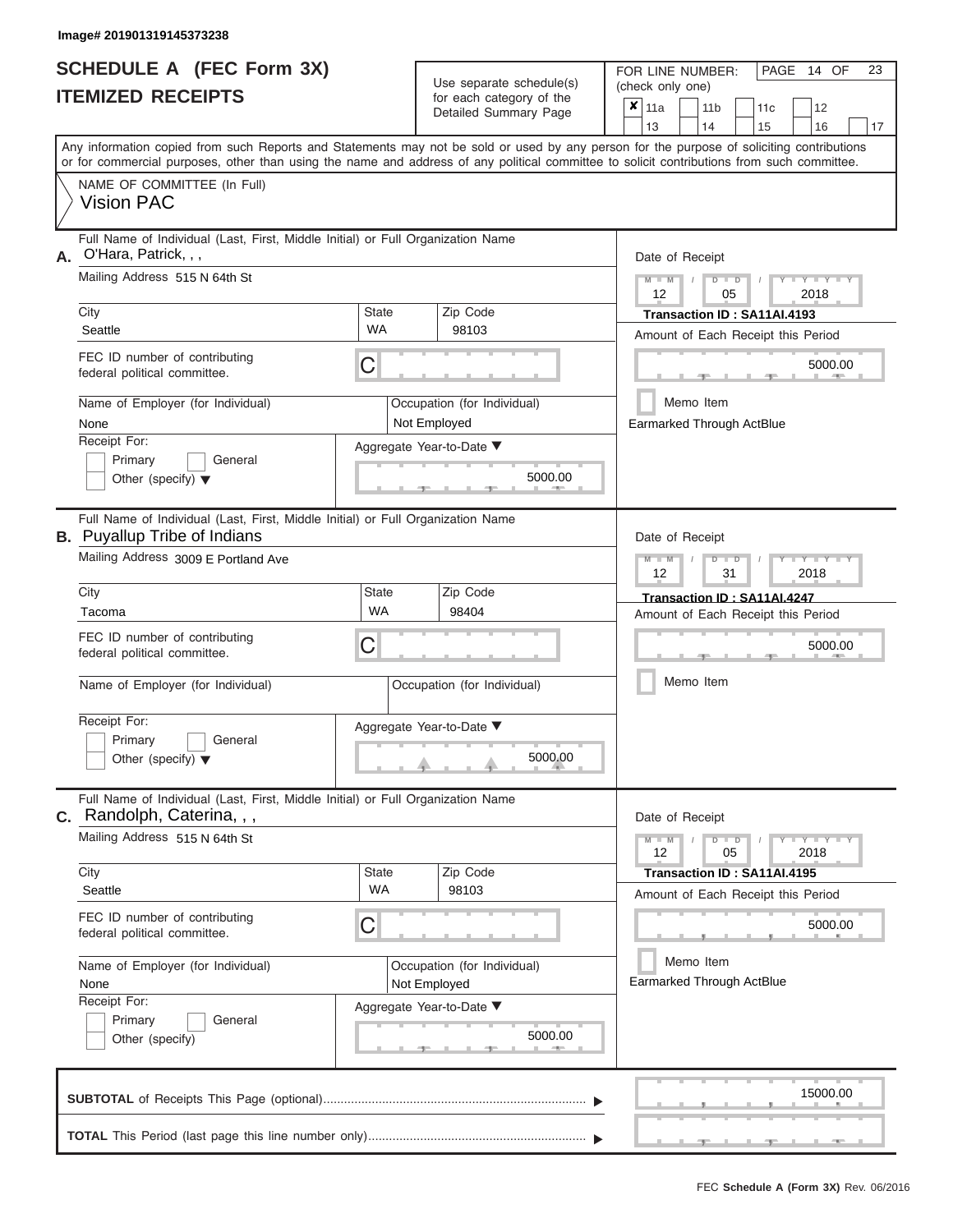| SCHEDULE A (FEC Form 3X)<br><b>ITEMIZED RECEIPTS</b>                                                                                                                                                                                                                                                                                                                               |                         | Use separate schedule(s)<br>for each category of the<br>Detailed Summary Page                                      | 23<br>FOR LINE NUMBER:<br>PAGE<br>15 OF<br>(check only one)<br>$\boldsymbol{x}$<br>11a<br>11 <sub>b</sub><br>11c<br>12<br>13<br>14<br>15<br>16<br>17                                                                |  |  |  |  |  |
|------------------------------------------------------------------------------------------------------------------------------------------------------------------------------------------------------------------------------------------------------------------------------------------------------------------------------------------------------------------------------------|-------------------------|--------------------------------------------------------------------------------------------------------------------|---------------------------------------------------------------------------------------------------------------------------------------------------------------------------------------------------------------------|--|--|--|--|--|
| Any information copied from such Reports and Statements may not be sold or used by any person for the purpose of soliciting contributions<br>or for commercial purposes, other than using the name and address of any political committee to solicit contributions from such committee.<br>NAME OF COMMITTEE (In Full)<br><b>Vision PAC</b>                                        |                         |                                                                                                                    |                                                                                                                                                                                                                     |  |  |  |  |  |
| Full Name of Individual (Last, First, Middle Initial) or Full Organization Name<br>Razore, Paul, , ,<br>А.<br>Mailing Address 1009 Marine Dr<br>City<br>Bellingham<br>FEC ID number of contributing<br>federal political committee.<br>Name of Employer (for Individual)<br>Sanitary Service Company<br>Receipt For:<br>Primary<br>General<br>Other (specify) $\blacktriangledown$ | State<br><b>WA</b><br>C | Zip Code<br>98225<br>Occupation (for Individual)<br><b>Business Manager</b><br>Aggregate Year-to-Date ▼<br>5000.00 | Date of Receipt<br>$M - M$<br>$D$ $D$<br>$Y - Y - I$<br>12<br>19<br>2018<br>Transaction ID: SA11AI.4230<br>Amount of Each Receipt this Period<br>5000.00<br><b>AND IN</b><br>Memo Item<br>Earmarked Through ActBlue |  |  |  |  |  |
| Full Name of Individual (Last, First, Middle Initial) or Full Organization Name<br>B. Resnick, Jeffrey, , ,<br>Mailing Address 1600 Sunnyside Ranch Rd<br>City<br>Tellutide<br>FEC ID number of contributing<br>federal political committee.<br>Name of Employer (for Individual)<br>None<br>Receipt For:<br>Primary<br>General<br>Other (specify) $\blacktriangledown$            | State<br>CO<br>С        | Zip Code<br>81435<br>Occupation (for Individual)<br>Not Employed<br>Aggregate Year-to-Date ▼<br>5000.00            | Date of Receipt<br>$M - M$<br>$D$ $\Box$ $D$<br>Y I Y I<br>12<br>2018<br>04<br>Transaction ID: SA11AI.4187<br>Amount of Each Receipt this Period<br>5000.00<br>Memo Item<br>Earmarked Through ActBlue               |  |  |  |  |  |
| Full Name of Individual (Last, First, Middle Initial) or Full Organization Name<br>C. Vosshall, Peter, , ,<br>Mailing Address 6036 Rose Loop NE<br>City<br>Bainbridge Island<br>FEC ID number of contributing<br>federal political committee.<br>Name of Employer (for Individual)<br>Amazon Web Services<br>Receipt For:<br>Primary<br>General<br>Other (specify)                 | State<br><b>WA</b><br>С | Zip Code<br>98110<br>Occupation (for Individual)<br>Software Engineer<br>Aggregate Year-to-Date ▼<br>5000.00       | Date of Receipt<br>$M - M$<br>$D$ $D$<br>12<br>19<br>2018<br>Transaction ID: SA11AI.4228<br>Amount of Each Receipt this Period<br>5000.00<br>Memo Item<br>Earmarked Through ActBlue                                 |  |  |  |  |  |
|                                                                                                                                                                                                                                                                                                                                                                                    |                         |                                                                                                                    | 15000.00                                                                                                                                                                                                            |  |  |  |  |  |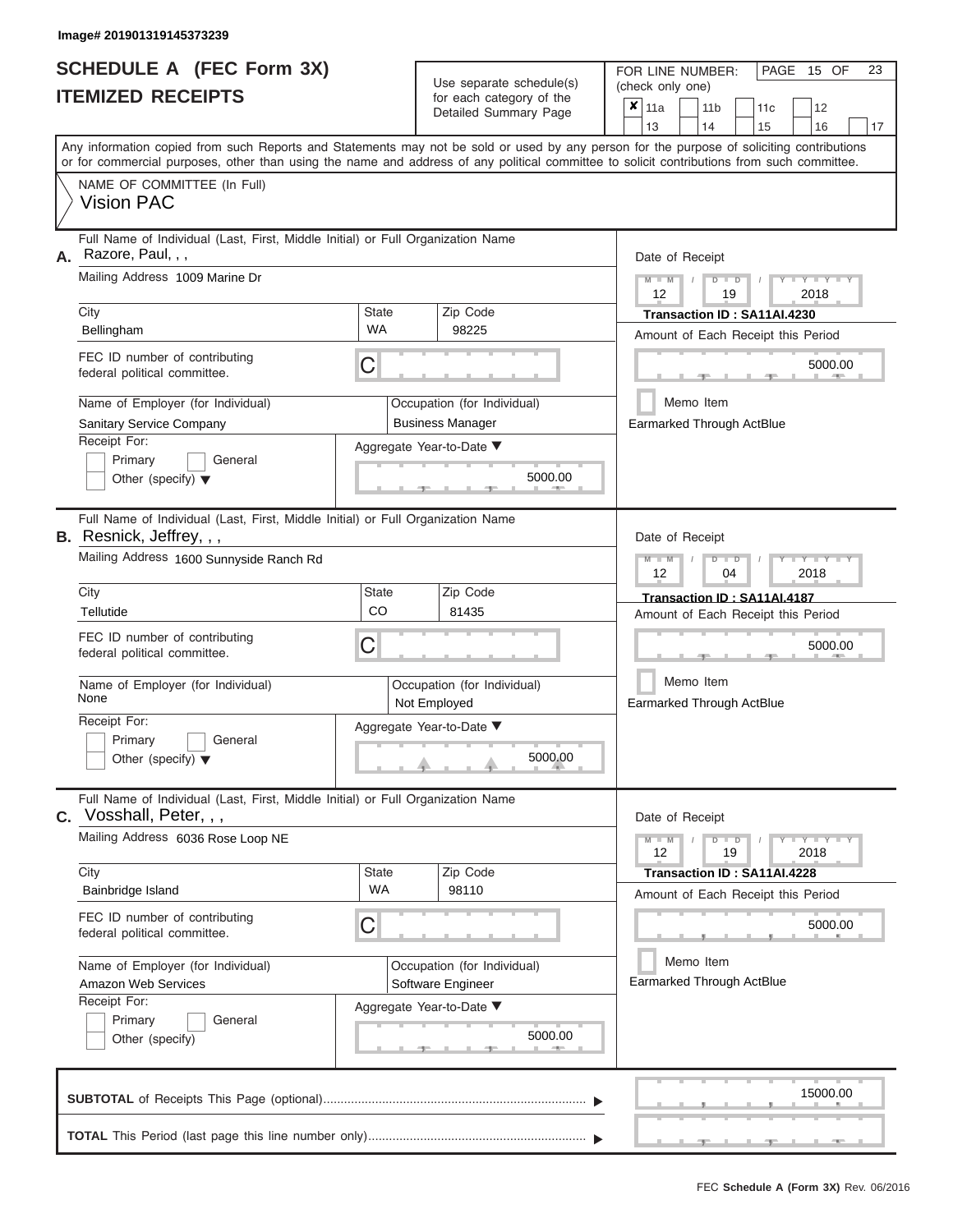|                          | <b>SCHEDULE A (FEC Form 3X)</b> |
|--------------------------|---------------------------------|
| <b>ITEMIZED RECEIPTS</b> |                                 |

Use separate schedule(s) (check only one) for each category of the

FOR LINE NUMBER:<br>(check only one)

PAGE 16 OF 23

| <u>IIEMIZED RECEIPIS</u>                                                                                                                             | for each category of the<br>Detailed Summary Page                                                                                          | ×<br>11a<br>11 <sub>b</sub><br>12<br>11c<br>13<br>15<br>14<br>16<br>17                                                                    |  |  |  |  |  |  |  |  |
|------------------------------------------------------------------------------------------------------------------------------------------------------|--------------------------------------------------------------------------------------------------------------------------------------------|-------------------------------------------------------------------------------------------------------------------------------------------|--|--|--|--|--|--|--|--|
|                                                                                                                                                      | or for commercial purposes, other than using the name and address of any political committee to solicit contributions from such committee. | Any information copied from such Reports and Statements may not be sold or used by any person for the purpose of soliciting contributions |  |  |  |  |  |  |  |  |
| NAME OF COMMITTEE (In Full)<br><b>Vision PAC</b>                                                                                                     |                                                                                                                                            |                                                                                                                                           |  |  |  |  |  |  |  |  |
| Full Name of Individual (Last, First, Middle Initial) or Full Organization Name<br>A. Walker, Margaret, , ,<br>Mailing Address 131 Huckleberry Ln NW |                                                                                                                                            | Date of Receipt<br>$Y = Y$<br>$\overline{\mathbf{M}}$<br>D<br>$\overline{D}$                                                              |  |  |  |  |  |  |  |  |
| City                                                                                                                                                 | Zip Code<br><b>State</b>                                                                                                                   | 27<br>2018<br>12<br>Transaction ID: SA11AI.4242                                                                                           |  |  |  |  |  |  |  |  |
| Shoreline                                                                                                                                            | WA<br>98177                                                                                                                                | Amount of Each Receipt this Period                                                                                                        |  |  |  |  |  |  |  |  |
| FEC ID number of contributing<br>federal political committee.                                                                                        | C                                                                                                                                          | 5000.00                                                                                                                                   |  |  |  |  |  |  |  |  |
| Name of Employer (for Individual)<br>None<br>Receipt For:                                                                                            | Occupation (for Individual)<br>Not Employed                                                                                                | Memo Item<br>Earmarked Through ActBlue                                                                                                    |  |  |  |  |  |  |  |  |
| Primary<br>General<br>Other (specify) $\blacktriangledown$                                                                                           | Aggregate Year-to-Date ▼<br>5000.00                                                                                                        |                                                                                                                                           |  |  |  |  |  |  |  |  |
| Full Name of Individual (Last, First, Middle Initial) or Full Organization Name<br><b>B.</b> Walkinshaw, Jean, , ,                                   |                                                                                                                                            | Date of Receipt                                                                                                                           |  |  |  |  |  |  |  |  |
| Mailing Address 1303 E Lynn St                                                                                                                       |                                                                                                                                            | $Y - Y$<br>$\overline{\mathsf{M}}$<br>$\overline{\mathbf{M}}$<br>D<br>2018<br>12<br>19                                                    |  |  |  |  |  |  |  |  |
| City<br>Seattle                                                                                                                                      | Zip Code<br><b>State</b><br><b>WA</b><br>98102                                                                                             | Transaction ID: SA11AI.4224                                                                                                               |  |  |  |  |  |  |  |  |
| FEC ID number of contributing<br>federal political committee.                                                                                        | С                                                                                                                                          | Amount of Each Receipt this Period<br>2000.00                                                                                             |  |  |  |  |  |  |  |  |
| Name of Employer (for Individual)<br>None                                                                                                            | Occupation (for Individual)<br>Not Employed                                                                                                | Memo Item                                                                                                                                 |  |  |  |  |  |  |  |  |
| Receipt For:<br>Primary<br>General<br>Other (specify) $\blacktriangledown$                                                                           | Aggregate Year-to-Date ▼<br>2000.00                                                                                                        |                                                                                                                                           |  |  |  |  |  |  |  |  |
| Full Name of Individual (Last, First, Middle Initial) or Full Organization Name<br>C.                                                                |                                                                                                                                            | Date of Receipt                                                                                                                           |  |  |  |  |  |  |  |  |
| <b>Mailing Address</b>                                                                                                                               |                                                                                                                                            | Y TYT<br>M<br>D<br>$\overline{D}$                                                                                                         |  |  |  |  |  |  |  |  |
| City                                                                                                                                                 | State<br>Zip Code                                                                                                                          | Amount of Each Receipt this Period                                                                                                        |  |  |  |  |  |  |  |  |
| FEC ID number of contributing<br>federal political committee.                                                                                        | C                                                                                                                                          |                                                                                                                                           |  |  |  |  |  |  |  |  |
| Name of Employer (for Individual)                                                                                                                    | Occupation (for Individual)                                                                                                                | Memo Item                                                                                                                                 |  |  |  |  |  |  |  |  |
| Receipt For:<br>Primary<br>General<br>Other (specify)                                                                                                | Aggregate Year-to-Date ▼                                                                                                                   |                                                                                                                                           |  |  |  |  |  |  |  |  |
|                                                                                                                                                      |                                                                                                                                            | 7000.00                                                                                                                                   |  |  |  |  |  |  |  |  |
|                                                                                                                                                      |                                                                                                                                            | 130000.00                                                                                                                                 |  |  |  |  |  |  |  |  |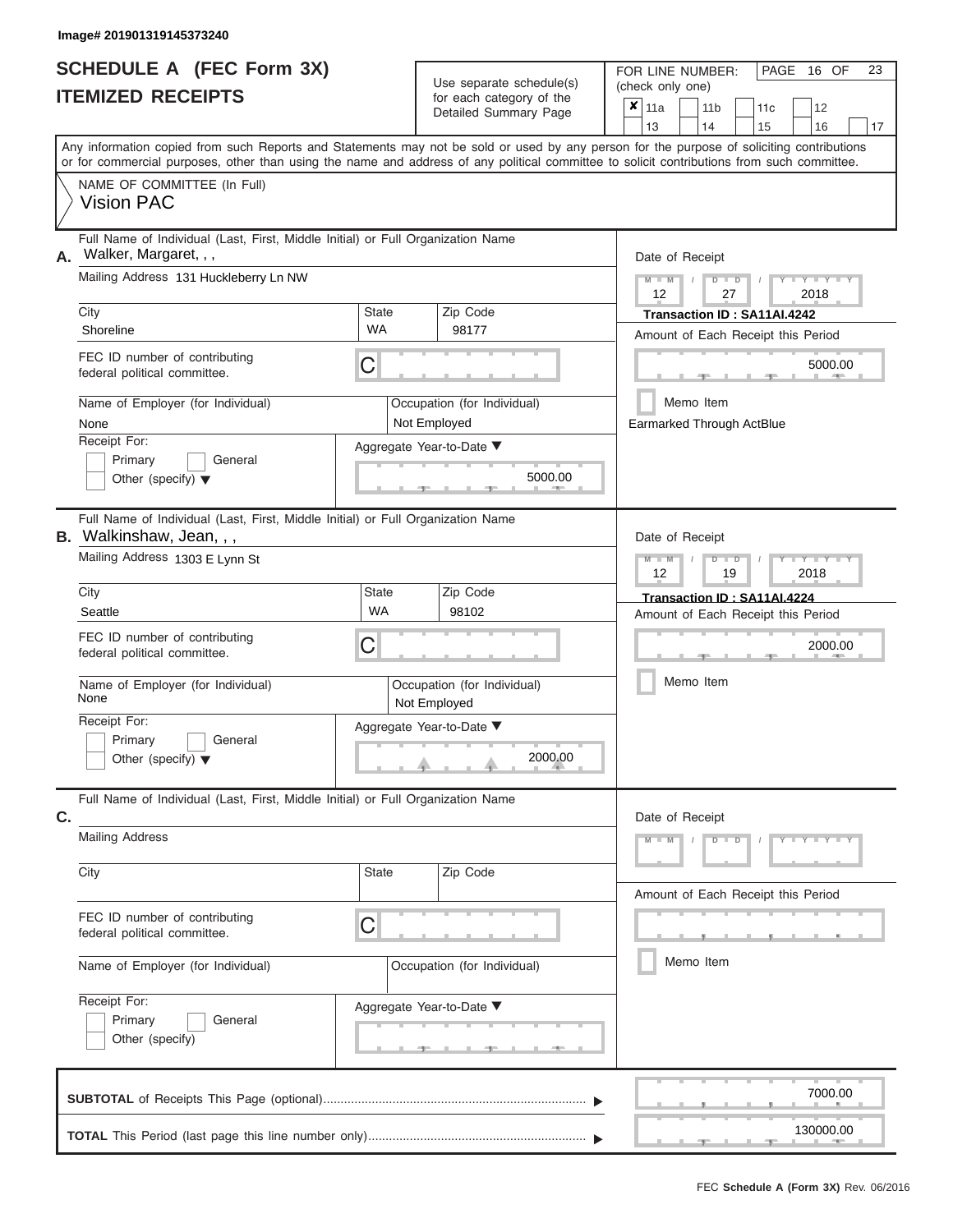|                          | <b>SCHEDULE A (FEC Form 3X)</b> |
|--------------------------|---------------------------------|
| <b>ITEMIZED RECEIPTS</b> |                                 |

Use separate schedule(s)<br>for each category of the

FOR LINE NUMBER:<br>(check only one)

PAGE 17 OF 23

|    |                                                                                                                                            |                    | badii balogoiy of life<br>Detailed Summary Page | $\mathsf{x} _{11c}$<br>11 <sub>b</sub><br>12<br>11a                        |
|----|--------------------------------------------------------------------------------------------------------------------------------------------|--------------------|-------------------------------------------------|----------------------------------------------------------------------------|
|    | Any information copied from such Reports and Statements may not be sold or used by any person for the purpose of soliciting contributions  |                    |                                                 | 14<br>13<br>15<br>16<br>17                                                 |
|    | or for commercial purposes, other than using the name and address of any political committee to solicit contributions from such committee. |                    |                                                 |                                                                            |
|    | NAME OF COMMITTEE (In Full)<br><b>Vision PAC</b>                                                                                           |                    |                                                 |                                                                            |
| А. | Full Name of Individual (Last, First, Middle Initial) or Full Organization Name<br><b>ACTBLUE</b>                                          |                    |                                                 | Date of Receipt                                                            |
|    | Mailing Address P.O. BOX 441146                                                                                                            |                    |                                                 | $M - M$<br>$D$ $D$<br>$Y - Y - I$<br>11<br>2018<br>30                      |
|    | City<br><b>SOMERVILLE</b>                                                                                                                  | <b>State</b><br>МA | Zip Code<br>02144                               | Transaction ID: SA11C.4254<br>Amount of Each Receipt this Period           |
|    | FEC ID number of contributing<br>federal political committee.                                                                              | С                  | C00401224                                       | 10000.00                                                                   |
|    | Name of Employer (for Individual)                                                                                                          |                    | Occupation (for Individual)                     | X Memo Item<br>Total Earmarked Through Conduit PAC Limit Not               |
|    | Receipt For:<br>Primary<br>General<br>Other (specify) $\blacktriangledown$                                                                 |                    | Aggregate Year-to-Date ▼                        | Affected                                                                   |
|    | Full Name of Individual (Last, First, Middle Initial) or Full Organization Name<br><b>B. ACTBLUE</b>                                       |                    |                                                 | Date of Receipt                                                            |
|    | Mailing Address P.O. BOX 441146                                                                                                            |                    |                                                 | $M - M$<br>$Y - Y - I$<br>$D$ $D$<br>12<br>09<br>2018                      |
|    | City<br>SOMERVILLE                                                                                                                         | <b>State</b><br>MA | Zip Code<br>02144                               | Transaction ID: SA11C.4255<br>Amount of Each Receipt this Period           |
|    | FEC ID number of contributing<br>federal political committee.                                                                              | С                  | C00401224                                       | 49550.00                                                                   |
|    | Name of Employer (for Individual)                                                                                                          |                    | Occupation (for Individual)                     | $\mathbf{x}$<br>Memo Item<br>Total Earmarked Through Conduit PAC Limit Not |
|    | Receipt For:<br>Primary<br>General<br>Other (specify) $\blacktriangledown$                                                                 |                    | Aggregate Year-to-Date ▼                        | Affected                                                                   |
|    | Full Name of Individual (Last, First, Middle Initial) or Full Organization Name<br>C. ACTBLUE                                              |                    |                                                 | Date of Receipt                                                            |
|    | Mailing Address P.O. BOX 441146                                                                                                            |                    |                                                 | $M - M$<br>$Y - Y - Y - Y - Y$<br>$D$ $D$<br>16<br>2018<br>12              |
|    | City<br><b>SOMERVILLE</b>                                                                                                                  | <b>State</b><br>МA | Zip Code<br>02144                               | Transaction ID: SA11C.4256<br>Amount of Each Receipt this Period           |
|    | FEC ID number of contributing<br>federal political committee.                                                                              | С                  | C00401224                                       | 10030.00                                                                   |
|    | Name of Employer (for Individual)                                                                                                          |                    | Occupation (for Individual)                     | ×<br>Memo Item<br>Total Earmarked Through Conduit PAC Limit Not            |
|    | Receipt For:<br>Primary<br>General<br>Other (specify)                                                                                      |                    | Aggregate Year-to-Date ▼                        | Affected                                                                   |
|    |                                                                                                                                            |                    |                                                 |                                                                            |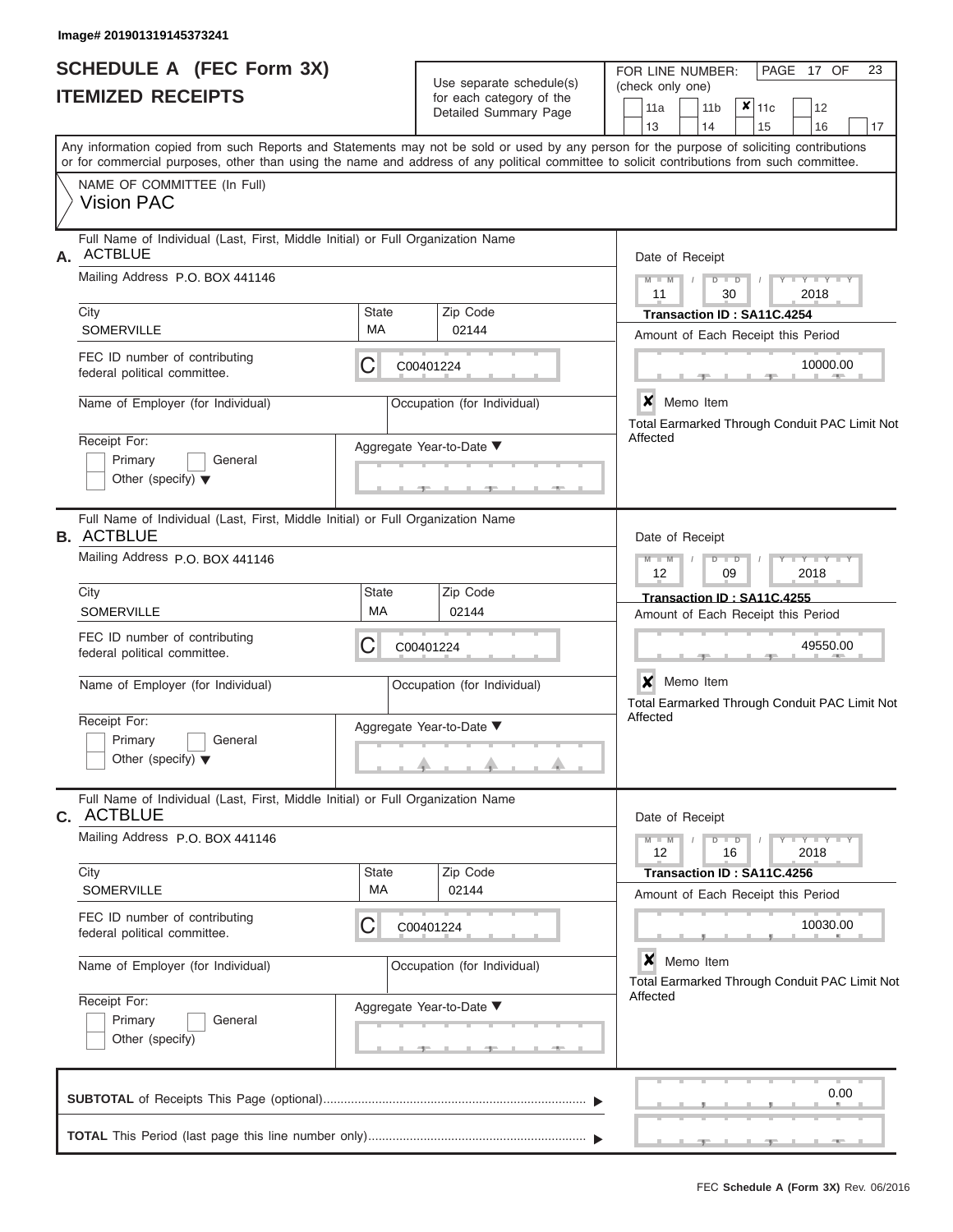|                          | <b>SCHEDULE A (FEC Form 3X)</b> |
|--------------------------|---------------------------------|
| <b>ITEMIZED RECEIPTS</b> |                                 |

Use separate schedule(s)<br>for each category of the

FOR LINE NUMBER:<br>(check only one)

PAGE 18 OF 23

| IILMILLU INLVLII IV                                                                                     |                    | iui cauli calcyuly ul lile<br>Detailed Summary Page | $x _{11c}$<br>12<br>11a<br>11 <sub>b</sub>                                                                                                                                                                                                                                                                            |  |  |  |  |  |  |  |  |
|---------------------------------------------------------------------------------------------------------|--------------------|-----------------------------------------------------|-----------------------------------------------------------------------------------------------------------------------------------------------------------------------------------------------------------------------------------------------------------------------------------------------------------------------|--|--|--|--|--|--|--|--|
|                                                                                                         |                    |                                                     | 13<br>14<br>17<br>15<br>16<br>Any information copied from such Reports and Statements may not be sold or used by any person for the purpose of soliciting contributions<br>or for commercial purposes, other than using the name and address of any political committee to solicit contributions from such committee. |  |  |  |  |  |  |  |  |
| NAME OF COMMITTEE (In Full)<br><b>Vision PAC</b>                                                        |                    |                                                     |                                                                                                                                                                                                                                                                                                                       |  |  |  |  |  |  |  |  |
| Full Name of Individual (Last, First, Middle Initial) or Full Organization Name<br><b>ACTBLUE</b><br>А. |                    |                                                     | Date of Receipt                                                                                                                                                                                                                                                                                                       |  |  |  |  |  |  |  |  |
| Mailing Address P.O. BOX 441146                                                                         |                    |                                                     | $M - M$<br>Y I Y I<br>$D$ $D$<br>12<br>23<br>2018                                                                                                                                                                                                                                                                     |  |  |  |  |  |  |  |  |
| City<br><b>SOMERVILLE</b>                                                                               | <b>State</b><br>MA | Zip Code<br>02144                                   | Transaction ID: SA11C.4257<br>Amount of Each Receipt this Period                                                                                                                                                                                                                                                      |  |  |  |  |  |  |  |  |
| FEC ID number of contributing<br>federal political committee.                                           | C                  | C00401224                                           | 25500.00                                                                                                                                                                                                                                                                                                              |  |  |  |  |  |  |  |  |
| Name of Employer (for Individual)                                                                       |                    | Occupation (for Individual)                         | $\boldsymbol{x}$<br>Memo Item<br>Total Earmarked Through Conduit PAC Limit Not                                                                                                                                                                                                                                        |  |  |  |  |  |  |  |  |
| Receipt For:<br>Primary<br>General<br>Other (specify) $\blacktriangledown$                              |                    | Aggregate Year-to-Date ▼                            | Affected                                                                                                                                                                                                                                                                                                              |  |  |  |  |  |  |  |  |
| Full Name of Individual (Last, First, Middle Initial) or Full Organization Name<br><b>B. ACTBLUE</b>    |                    |                                                     | Date of Receipt                                                                                                                                                                                                                                                                                                       |  |  |  |  |  |  |  |  |
| Mailing Address P.O. BOX 441146                                                                         |                    |                                                     | $M - M$<br>$\overline{Y}$<br>$D$ $D$<br>12<br>30<br>2018                                                                                                                                                                                                                                                              |  |  |  |  |  |  |  |  |
| City<br><b>SOMERVILLE</b>                                                                               | State<br><b>MA</b> | Zip Code<br>02144                                   | Transaction ID: SA11C.4258<br>Amount of Each Receipt this Period                                                                                                                                                                                                                                                      |  |  |  |  |  |  |  |  |
| FEC ID number of contributing<br>federal political committee.                                           | С                  | C00401224                                           | 10000.00                                                                                                                                                                                                                                                                                                              |  |  |  |  |  |  |  |  |
| Name of Employer (for Individual)                                                                       |                    | Occupation (for Individual)                         | $\boldsymbol{x}$<br>Memo Item<br>Total Earmarked Through Conduit PAC Limit Not                                                                                                                                                                                                                                        |  |  |  |  |  |  |  |  |
| Receipt For:<br>Primary<br>General<br>Other (specify) $\blacktriangledown$                              |                    | Aggregate Year-to-Date ▼                            | Affected                                                                                                                                                                                                                                                                                                              |  |  |  |  |  |  |  |  |
| Full Name of Individual (Last, First, Middle Initial) or Full Organization Name<br><b>ACTBLUE</b><br>С. |                    |                                                     | Date of Receipt                                                                                                                                                                                                                                                                                                       |  |  |  |  |  |  |  |  |
| Mailing Address P.O. BOX 441146                                                                         |                    |                                                     | $M - M$<br>$+Y+Y+Y$<br>$\overline{D}$<br>$\overline{D}$<br>31<br>2018<br>12                                                                                                                                                                                                                                           |  |  |  |  |  |  |  |  |
| City<br><b>SOMERVILLE</b>                                                                               | <b>State</b><br>МA | Zip Code<br>02144                                   | Transaction ID: SA11C.4259<br>Amount of Each Receipt this Period                                                                                                                                                                                                                                                      |  |  |  |  |  |  |  |  |
| FEC ID number of contributing<br>federal political committee.                                           | С                  | C00401224                                           | 5000.00                                                                                                                                                                                                                                                                                                               |  |  |  |  |  |  |  |  |
| Name of Employer (for Individual)                                                                       |                    | Occupation (for Individual)                         | $\boldsymbol{x}$<br>Memo Item<br>Total Earmarked Through Conduit PAC Limit Not<br>Affected                                                                                                                                                                                                                            |  |  |  |  |  |  |  |  |
| Receipt For:<br>Primary<br>General<br>Other (specify)                                                   |                    | Aggregate Year-to-Date ▼                            |                                                                                                                                                                                                                                                                                                                       |  |  |  |  |  |  |  |  |
|                                                                                                         |                    |                                                     | 0.00                                                                                                                                                                                                                                                                                                                  |  |  |  |  |  |  |  |  |
|                                                                                                         |                    |                                                     | 0.00                                                                                                                                                                                                                                                                                                                  |  |  |  |  |  |  |  |  |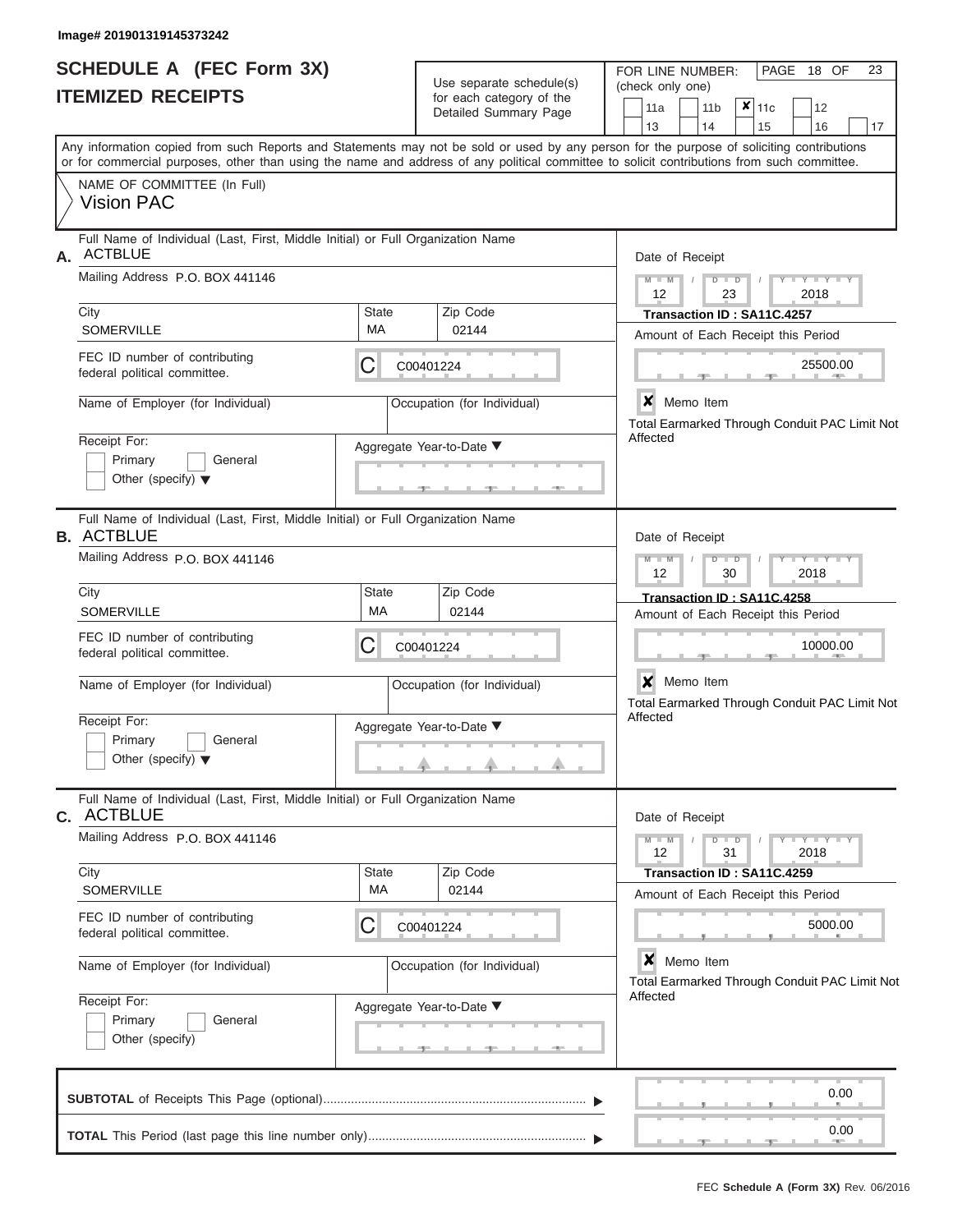| <b>SCHEDULE B</b> (FEC Form 3X)                                                                                                                                                                                                                                                         |                                      |                                                      |  |                                              | PAGE 19 OF<br>23<br>FOR LINE NUMBER:                          |  |  |  |  |  |  |  |
|-----------------------------------------------------------------------------------------------------------------------------------------------------------------------------------------------------------------------------------------------------------------------------------------|--------------------------------------|------------------------------------------------------|--|----------------------------------------------|---------------------------------------------------------------|--|--|--|--|--|--|--|
| <b>ITEMIZED DISBURSEMENTS</b>                                                                                                                                                                                                                                                           |                                      | Use separate schedule(s)<br>for each category of the |  |                                              | (check only one)                                              |  |  |  |  |  |  |  |
|                                                                                                                                                                                                                                                                                         |                                      | Detailed Summary Page                                |  | 21 <sub>b</sub><br>$\boldsymbol{\mathsf{x}}$ | 22<br>27<br>23<br>26<br>28c                                   |  |  |  |  |  |  |  |
|                                                                                                                                                                                                                                                                                         |                                      |                                                      |  | 28a                                          | 28 <sub>b</sub><br>29<br>30 <sub>b</sub>                      |  |  |  |  |  |  |  |
| Any information copied from such Reports and Statements may not be sold or used by any person for the purpose of soliciting contributions<br>or for commercial purposes, other than using the name and address of any political committee to solicit contributions from such committee. |                                      |                                                      |  |                                              |                                                               |  |  |  |  |  |  |  |
| NAME OF COMMITTEE (In Full)                                                                                                                                                                                                                                                             |                                      |                                                      |  |                                              |                                                               |  |  |  |  |  |  |  |
| <b>Vision PAC</b>                                                                                                                                                                                                                                                                       |                                      |                                                      |  |                                              |                                                               |  |  |  |  |  |  |  |
| Full Name (Last, First, Middle Initial)<br>A. ActBlue Technical Services                                                                                                                                                                                                                |                                      |                                                      |  |                                              | Date of Disbursement                                          |  |  |  |  |  |  |  |
|                                                                                                                                                                                                                                                                                         |                                      |                                                      |  |                                              | Y L Y L Y L Y<br>$M$ $M$<br>$D$ $D$                           |  |  |  |  |  |  |  |
| Mailing Address 366 Summer Street                                                                                                                                                                                                                                                       |                                      |                                                      |  |                                              | 11<br>27<br>2018                                              |  |  |  |  |  |  |  |
| City<br>Somerville                                                                                                                                                                                                                                                                      | <b>State</b><br><b>MA</b>            | Zip Code<br>02144                                    |  |                                              | <b>FEC Identification Number</b>                              |  |  |  |  |  |  |  |
| Purpose of Disbursement                                                                                                                                                                                                                                                                 |                                      |                                                      |  |                                              | C                                                             |  |  |  |  |  |  |  |
| <b>Credit Card Processing Fee</b>                                                                                                                                                                                                                                                       |                                      |                                                      |  |                                              | Transaction ID: SB21B.4261                                    |  |  |  |  |  |  |  |
| Candidate Name                                                                                                                                                                                                                                                                          |                                      |                                                      |  | Category/<br><b>Type</b>                     | Amount of Each Disbursement this Period                       |  |  |  |  |  |  |  |
| Office Sought:<br>House                                                                                                                                                                                                                                                                 | Disbursement For:                    |                                                      |  |                                              | 395.00                                                        |  |  |  |  |  |  |  |
| Senate                                                                                                                                                                                                                                                                                  | Primary                              | General                                              |  |                                              |                                                               |  |  |  |  |  |  |  |
| President<br>State:<br>District:                                                                                                                                                                                                                                                        | Other (specify) $\blacktriangledown$ |                                                      |  |                                              | Memo Item                                                     |  |  |  |  |  |  |  |
| Full Name (Last, First, Middle Initial)                                                                                                                                                                                                                                                 |                                      |                                                      |  |                                              |                                                               |  |  |  |  |  |  |  |
| <b>B.</b> ActBlue Technical Services                                                                                                                                                                                                                                                    |                                      |                                                      |  |                                              | Date of Disbursement                                          |  |  |  |  |  |  |  |
| Mailing Address 366 Summer Street                                                                                                                                                                                                                                                       |                                      |                                                      |  |                                              | Y FY FY FY<br>$D$ $D$<br>$M - M$<br>08<br>2018<br>12          |  |  |  |  |  |  |  |
|                                                                                                                                                                                                                                                                                         |                                      |                                                      |  |                                              |                                                               |  |  |  |  |  |  |  |
| City                                                                                                                                                                                                                                                                                    | State<br><b>MA</b>                   | Zip Code                                             |  |                                              | <b>FEC Identification Number</b>                              |  |  |  |  |  |  |  |
| Somerville<br>Purpose of Disbursement                                                                                                                                                                                                                                                   |                                      | 02144                                                |  |                                              | C                                                             |  |  |  |  |  |  |  |
| <b>Credit Card Processing Fee</b>                                                                                                                                                                                                                                                       |                                      |                                                      |  |                                              | Transaction ID: SB21B.4262                                    |  |  |  |  |  |  |  |
| Candidate Name                                                                                                                                                                                                                                                                          |                                      |                                                      |  | Category/<br><b>Type</b>                     | Amount of Each Disbursement this Period                       |  |  |  |  |  |  |  |
| Office Sought:<br>House                                                                                                                                                                                                                                                                 | Disbursement For:                    |                                                      |  |                                              | 1957.23                                                       |  |  |  |  |  |  |  |
| Senate                                                                                                                                                                                                                                                                                  | Primary                              | General                                              |  |                                              |                                                               |  |  |  |  |  |  |  |
| President<br>State:<br>District:                                                                                                                                                                                                                                                        | Other (specify)                      |                                                      |  |                                              | Memo Item                                                     |  |  |  |  |  |  |  |
| Full Name (Last, First, Middle Initial)                                                                                                                                                                                                                                                 |                                      |                                                      |  |                                              |                                                               |  |  |  |  |  |  |  |
| C. ActBlue Technical Services                                                                                                                                                                                                                                                           |                                      |                                                      |  |                                              | Date of Disbursement                                          |  |  |  |  |  |  |  |
| Mailing Address 366 Summer Street                                                                                                                                                                                                                                                       |                                      |                                                      |  |                                              | $Y$ $Y$ $Y$ $Y$ $Y$<br>$M$ $M$<br>$D$ $D$<br>12<br>2018<br>16 |  |  |  |  |  |  |  |
| City                                                                                                                                                                                                                                                                                    | State                                | Zip Code                                             |  |                                              | <b>FEC Identification Number</b>                              |  |  |  |  |  |  |  |
| Somerville<br>Purpose of Disbursement                                                                                                                                                                                                                                                   | MA                                   | 02144                                                |  |                                              |                                                               |  |  |  |  |  |  |  |
| <b>Credit Card Processing Fee</b>                                                                                                                                                                                                                                                       |                                      |                                                      |  |                                              | С<br>Transaction ID: SB21B.4263                               |  |  |  |  |  |  |  |
| Candidate Name                                                                                                                                                                                                                                                                          | Category/<br><b>Type</b>             | Amount of Each Disbursement this Period              |  |                                              |                                                               |  |  |  |  |  |  |  |
| Office Sought:<br>House                                                                                                                                                                                                                                                                 | Disbursement For:                    |                                                      |  |                                              | 396.19                                                        |  |  |  |  |  |  |  |
| Senate                                                                                                                                                                                                                                                                                  | Primary                              | General                                              |  |                                              |                                                               |  |  |  |  |  |  |  |
| President<br>State:<br>District:                                                                                                                                                                                                                                                        | Other (specify) $\blacktriangledown$ |                                                      |  |                                              | Memo Item                                                     |  |  |  |  |  |  |  |
|                                                                                                                                                                                                                                                                                         |                                      |                                                      |  |                                              | 2748.42                                                       |  |  |  |  |  |  |  |
|                                                                                                                                                                                                                                                                                         |                                      |                                                      |  |                                              |                                                               |  |  |  |  |  |  |  |
|                                                                                                                                                                                                                                                                                         |                                      |                                                      |  |                                              | <u>, , , , , , , , , , , , , , , ,</u>                        |  |  |  |  |  |  |  |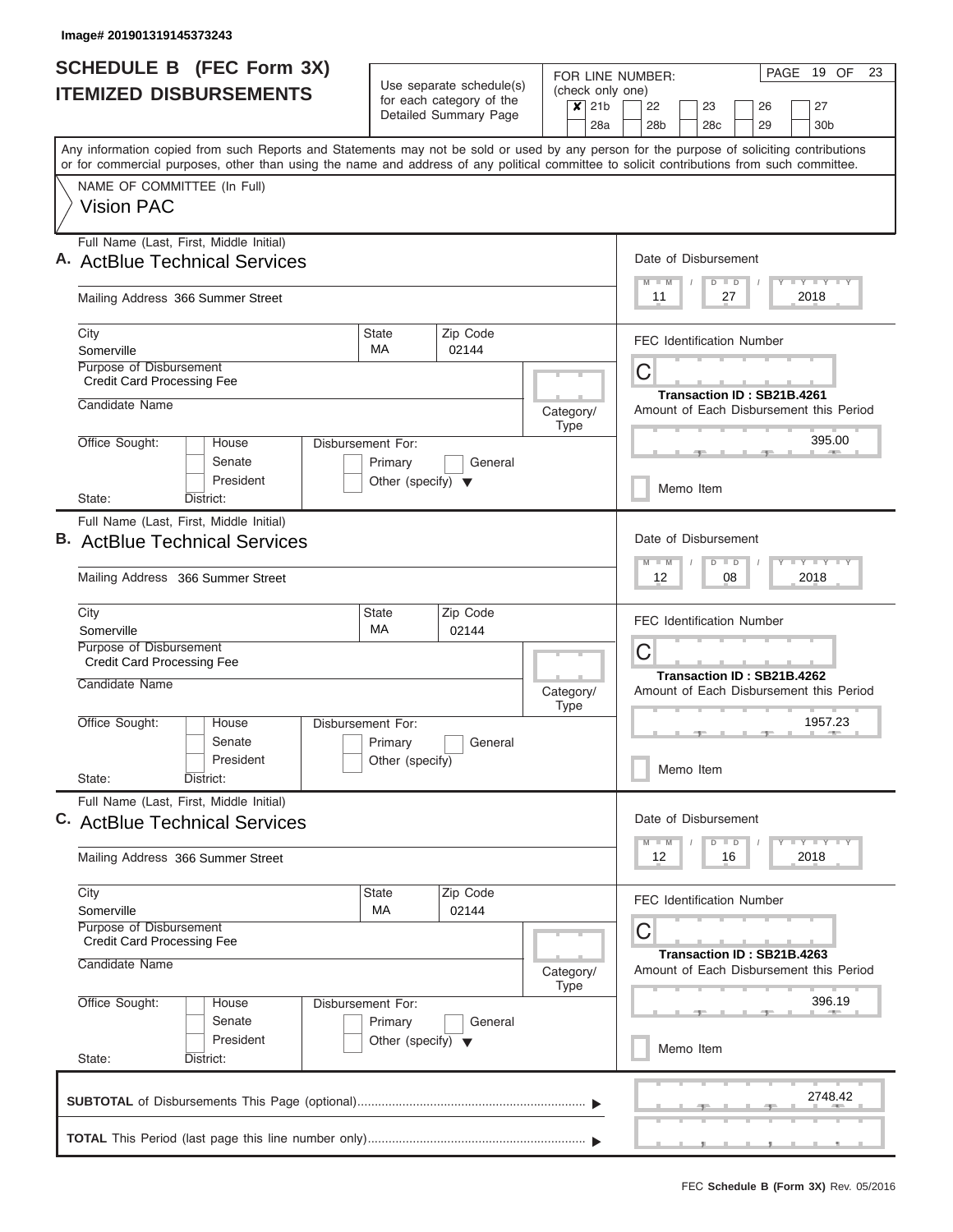I

|                                                                          | <b>SCHEDULE B (FEC Form 3X)</b>                                                                                      |                              |  | Use separate schedule(s) |                                                                      |                                                                                                                                                                                                                                                                                         |           |                             | PAGE 20 OF<br>FOR LINE NUMBER: |                                                                                                                                                   |        |                                         |                      |                            |  |                                                                             |  |  |
|--------------------------------------------------------------------------|----------------------------------------------------------------------------------------------------------------------|------------------------------|--|--------------------------|----------------------------------------------------------------------|-----------------------------------------------------------------------------------------------------------------------------------------------------------------------------------------------------------------------------------------------------------------------------------------|-----------|-----------------------------|--------------------------------|---------------------------------------------------------------------------------------------------------------------------------------------------|--------|-----------------------------------------|----------------------|----------------------------|--|-----------------------------------------------------------------------------|--|--|
| <b>ITEMIZED DISBURSEMENTS</b>                                            |                                                                                                                      |                              |  |                          | for each category of the                                             |                                                                                                                                                                                                                                                                                         |           | (check only one)<br>$x$ 21b | 22<br>23<br>26<br>27           |                                                                                                                                                   |        |                                         |                      |                            |  |                                                                             |  |  |
|                                                                          |                                                                                                                      |                              |  |                          |                                                                      | Detailed Summary Page                                                                                                                                                                                                                                                                   |           |                             | 28a                            | 28 <sub>b</sub>                                                                                                                                   |        | 28 <sub>c</sub>                         |                      | 29                         |  | 30 <sub>b</sub>                                                             |  |  |
|                                                                          |                                                                                                                      |                              |  |                          |                                                                      | Any information copied from such Reports and Statements may not be sold or used by any person for the purpose of soliciting contributions<br>or for commercial purposes, other than using the name and address of any political committee to solicit contributions from such committee. |           |                             |                                |                                                                                                                                                   |        |                                         |                      |                            |  |                                                                             |  |  |
| NAME OF COMMITTEE (In Full)<br><b>Vision PAC</b>                         |                                                                                                                      |                              |  |                          |                                                                      |                                                                                                                                                                                                                                                                                         |           |                             |                                |                                                                                                                                                   |        |                                         |                      |                            |  |                                                                             |  |  |
|                                                                          |                                                                                                                      |                              |  |                          |                                                                      |                                                                                                                                                                                                                                                                                         |           |                             |                                |                                                                                                                                                   |        |                                         |                      |                            |  |                                                                             |  |  |
| Full Name (Last, First, Middle Initial)<br>A. ActBlue Technical Services |                                                                                                                      |                              |  |                          |                                                                      |                                                                                                                                                                                                                                                                                         |           |                             |                                | Date of Disbursement<br>$M - M$                                                                                                                   |        | $D$ $D$                                 |                      | $\overline{1}$             |  | Y LY LY LY                                                                  |  |  |
|                                                                          | Mailing Address 366 Summer Street                                                                                    |                              |  |                          |                                                                      |                                                                                                                                                                                                                                                                                         |           |                             |                                | 12                                                                                                                                                |        |                                         | 23                   |                            |  | 2018                                                                        |  |  |
| City<br>Somerville                                                       |                                                                                                                      |                              |  |                          | <b>State</b><br><b>MA</b>                                            | Zip Code                                                                                                                                                                                                                                                                                |           |                             |                                | <b>FEC Identification Number</b>                                                                                                                  |        |                                         |                      |                            |  |                                                                             |  |  |
|                                                                          | Purpose of Disbursement<br><b>Credit Card Processing Fee</b>                                                         |                              |  |                          |                                                                      | 02144                                                                                                                                                                                                                                                                                   |           |                             |                                | C                                                                                                                                                 |        |                                         |                      |                            |  |                                                                             |  |  |
|                                                                          | Candidate Name                                                                                                       |                              |  |                          |                                                                      |                                                                                                                                                                                                                                                                                         | Category/ | Type                        |                                | Amount of Each Disbursement this Period                                                                                                           |        |                                         |                      | Transaction ID: SB21B.4264 |  |                                                                             |  |  |
|                                                                          | Office Sought:                                                                                                       | House<br>Senate<br>President |  |                          | Disbursement For:<br>Primary<br>Other (specify) $\blacktriangledown$ | General                                                                                                                                                                                                                                                                                 |           |                             |                                |                                                                                                                                                   |        |                                         |                      |                            |  | 1007.25                                                                     |  |  |
| State:                                                                   |                                                                                                                      | District:                    |  |                          |                                                                      |                                                                                                                                                                                                                                                                                         |           |                             |                                |                                                                                                                                                   |        | Memo Item                               |                      |                            |  |                                                                             |  |  |
|                                                                          | Full Name (Last, First, Middle Initial)<br><b>B.</b> ActBlue Technical Services<br>Mailing Address 366 Summer Street |                              |  |                          |                                                                      |                                                                                                                                                                                                                                                                                         |           |                             |                                | Date of Disbursement<br>$\mathbf{I} = \mathbf{Y} - \mathbf{I} - \mathbf{Y} - \mathbf{I} - \mathbf{Y}$<br>$-M$<br>$D$ $D$<br>M<br>12<br>30<br>2018 |        |                                         |                      |                            |  |                                                                             |  |  |
| City                                                                     |                                                                                                                      |                              |  |                          | <b>State</b>                                                         | Zip Code                                                                                                                                                                                                                                                                                |           |                             |                                |                                                                                                                                                   |        |                                         |                      |                            |  |                                                                             |  |  |
| Somerville                                                               |                                                                                                                      |                              |  |                          | МA                                                                   | 02144                                                                                                                                                                                                                                                                                   |           |                             |                                | <b>FEC Identification Number</b>                                                                                                                  |        |                                         |                      |                            |  |                                                                             |  |  |
|                                                                          | Purpose of Disbursement<br><b>Credit Card Processing Fee</b><br>Candidate Name                                       |                              |  |                          |                                                                      |                                                                                                                                                                                                                                                                                         |           |                             |                                | C<br>Transaction ID: SB21B.4265                                                                                                                   |        |                                         |                      |                            |  |                                                                             |  |  |
|                                                                          |                                                                                                                      |                              |  |                          |                                                                      | Category/<br><b>Type</b>                                                                                                                                                                                                                                                                |           |                             |                                |                                                                                                                                                   |        | Amount of Each Disbursement this Period |                      |                            |  |                                                                             |  |  |
|                                                                          | Office Sought:                                                                                                       | House<br>Senate              |  |                          | Disbursement For:<br>Primary                                         | General                                                                                                                                                                                                                                                                                 |           |                             |                                |                                                                                                                                                   | 395.00 |                                         |                      |                            |  |                                                                             |  |  |
| State:                                                                   |                                                                                                                      | President<br>District:       |  |                          | Other (specify)                                                      |                                                                                                                                                                                                                                                                                         |           |                             |                                | Memo Item                                                                                                                                         |        |                                         |                      |                            |  |                                                                             |  |  |
|                                                                          | Full Name (Last, First, Middle Initial)<br>C. ActBlue Technical Services                                             |                              |  |                          |                                                                      |                                                                                                                                                                                                                                                                                         |           |                             |                                | Date of Disbursement                                                                                                                              |        |                                         |                      |                            |  |                                                                             |  |  |
|                                                                          | Mailing Address 366 Summer Street                                                                                    |                              |  |                          |                                                                      |                                                                                                                                                                                                                                                                                         |           |                             |                                | M<br>12                                                                                                                                           |        | D                                       | $\blacksquare$<br>31 |                            |  | $\mathbb{L} \mathbf{Y} \mathbb{L} \mathbf{Y} \mathbb{L} \mathbf{Y}$<br>2018 |  |  |
| City<br>Somerville                                                       |                                                                                                                      |                              |  |                          | State<br>МA                                                          | Zip Code<br>02144                                                                                                                                                                                                                                                                       |           |                             |                                | <b>FEC Identification Number</b>                                                                                                                  |        |                                         |                      |                            |  |                                                                             |  |  |
|                                                                          | <b>Purpose of Disbursement</b><br><b>Credit Card Processing Fee</b>                                                  |                              |  |                          |                                                                      |                                                                                                                                                                                                                                                                                         |           |                             |                                | C                                                                                                                                                 |        |                                         |                      | Transaction ID: SB21B.4260 |  |                                                                             |  |  |
|                                                                          | Candidate Name                                                                                                       |                              |  |                          |                                                                      |                                                                                                                                                                                                                                                                                         | Category/ | Type                        |                                | Amount of Each Disbursement this Period                                                                                                           |        |                                         |                      |                            |  |                                                                             |  |  |
|                                                                          | Office Sought:                                                                                                       | House<br>Senate              |  |                          | Disbursement For:<br>Primary                                         | General                                                                                                                                                                                                                                                                                 |           |                             |                                |                                                                                                                                                   |        |                                         |                      |                            |  | 197.50                                                                      |  |  |
| State:                                                                   |                                                                                                                      | President<br>District:       |  |                          | Other (specify) $\blacktriangledown$                                 |                                                                                                                                                                                                                                                                                         |           |                             |                                | Memo Item                                                                                                                                         |        |                                         |                      |                            |  |                                                                             |  |  |
|                                                                          |                                                                                                                      |                              |  |                          |                                                                      |                                                                                                                                                                                                                                                                                         |           |                             |                                |                                                                                                                                                   |        |                                         |                      |                            |  | 1599.75                                                                     |  |  |
|                                                                          |                                                                                                                      |                              |  |                          |                                                                      |                                                                                                                                                                                                                                                                                         |           |                             |                                |                                                                                                                                                   |        |                                         |                      |                            |  |                                                                             |  |  |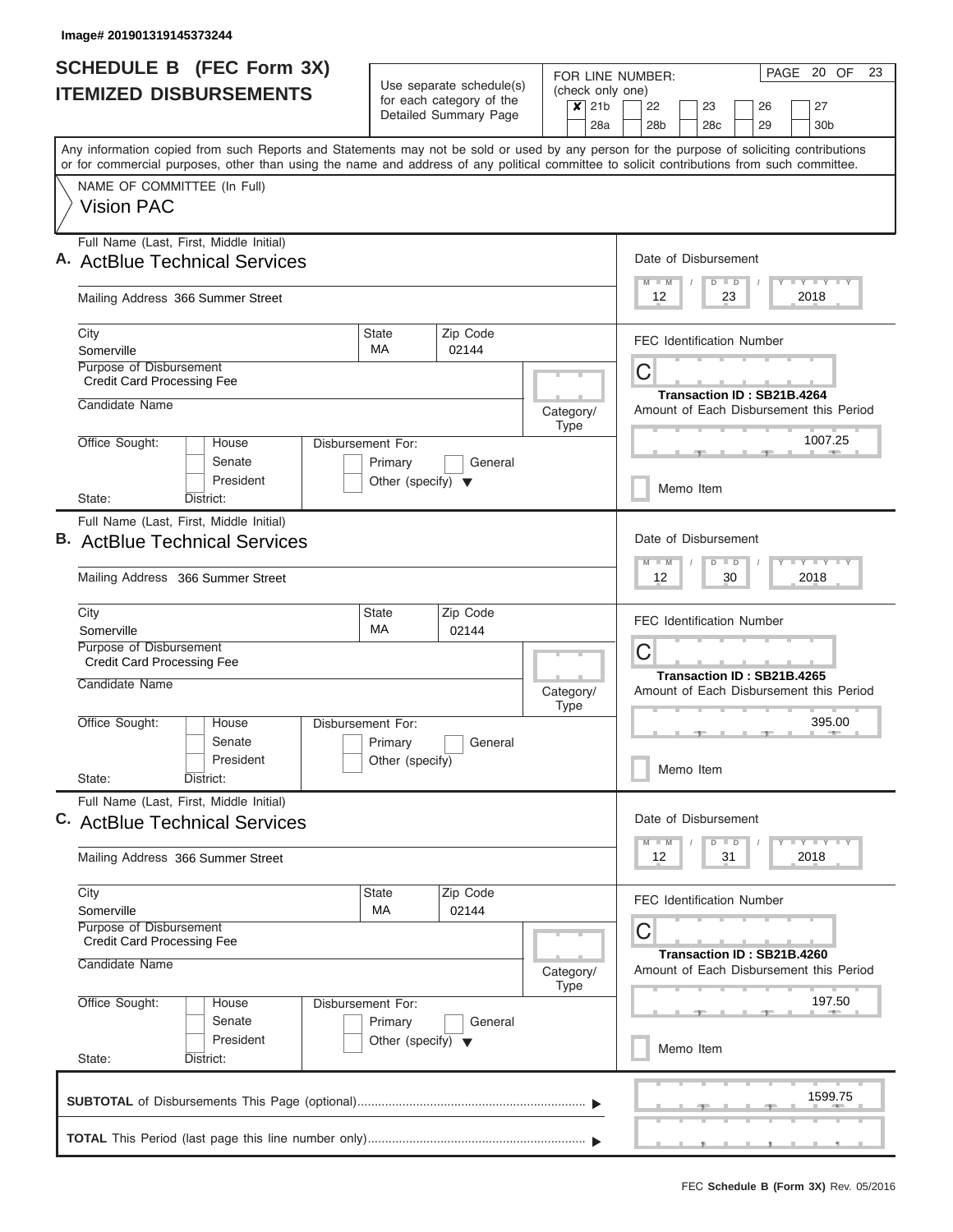| <b>SCHEDULE B (FEC Form 3X)</b>                                                                                                                                                                                                                                                         |                                                                      |                                                                               | FOR LINE NUMBER:                                           | PAGE 21 OF<br>23                                                                    |  |  |  |  |  |  |  |
|-----------------------------------------------------------------------------------------------------------------------------------------------------------------------------------------------------------------------------------------------------------------------------------------|----------------------------------------------------------------------|-------------------------------------------------------------------------------|------------------------------------------------------------|-------------------------------------------------------------------------------------|--|--|--|--|--|--|--|
| <b>ITEMIZED DISBURSEMENTS</b>                                                                                                                                                                                                                                                           |                                                                      | Use separate schedule(s)<br>for each category of the<br>Detailed Summary Page | (check only one)<br>$\mathsf{x}$<br>21 <sub>b</sub><br>28a | 22<br>23<br>26<br>27<br>28 <sub>b</sub><br>28 <sub>c</sub><br>30 <sub>b</sub><br>29 |  |  |  |  |  |  |  |
| Any information copied from such Reports and Statements may not be sold or used by any person for the purpose of soliciting contributions<br>or for commercial purposes, other than using the name and address of any political committee to solicit contributions from such committee. |                                                                      |                                                                               |                                                            |                                                                                     |  |  |  |  |  |  |  |
| NAME OF COMMITTEE (In Full)<br><b>Vision PAC</b>                                                                                                                                                                                                                                        |                                                                      |                                                                               |                                                            |                                                                                     |  |  |  |  |  |  |  |
| Full Name (Last, First, Middle Initial)<br><b>Democratic Governor's Association</b>                                                                                                                                                                                                     |                                                                      | Date of Disbursement<br>Y FY FY FY<br>$D$ $D$<br>$M$ $M$                      |                                                            |                                                                                     |  |  |  |  |  |  |  |
| Mailing Address 1225 Eye St<br>#1100                                                                                                                                                                                                                                                    |                                                                      |                                                                               |                                                            | 30<br>2018<br>11                                                                    |  |  |  |  |  |  |  |
| City<br>Washington                                                                                                                                                                                                                                                                      | State<br>DC                                                          | Zip Code<br>20005                                                             |                                                            | <b>FEC Identification Number</b>                                                    |  |  |  |  |  |  |  |
| Purpose of Disbursement<br><b>Travel Reimbursement</b>                                                                                                                                                                                                                                  |                                                                      |                                                                               |                                                            | C<br>Transaction ID: SB21B.4266                                                     |  |  |  |  |  |  |  |
| Candidate Name                                                                                                                                                                                                                                                                          |                                                                      |                                                                               | Category/<br><b>Type</b>                                   | Amount of Each Disbursement this Period                                             |  |  |  |  |  |  |  |
| Office Sought:<br>House<br>Senate<br>President                                                                                                                                                                                                                                          | Disbursement For:<br>Primary<br>Other (specify) $\blacktriangledown$ | General                                                                       |                                                            | 2217.73                                                                             |  |  |  |  |  |  |  |
| State:<br>District:                                                                                                                                                                                                                                                                     |                                                                      |                                                                               |                                                            | Memo Item                                                                           |  |  |  |  |  |  |  |
| Full Name (Last, First, Middle Initial)<br>Jay Inslee for Washington                                                                                                                                                                                                                    |                                                                      |                                                                               |                                                            | Date of Disbursement<br>Y FY FY FY<br>$M - M$<br>$D$ $D$                            |  |  |  |  |  |  |  |
| Mailing Address PO Box 21067                                                                                                                                                                                                                                                            |                                                                      |                                                                               |                                                            | 12<br>19<br>2018                                                                    |  |  |  |  |  |  |  |
| City<br>Seattle                                                                                                                                                                                                                                                                         | <b>State</b><br><b>WA</b>                                            | Zip Code<br>98111                                                             |                                                            | <b>FEC Identification Number</b>                                                    |  |  |  |  |  |  |  |
| Purpose of Disbursement<br><b>Staff Services</b><br>Candidate Name                                                                                                                                                                                                                      |                                                                      |                                                                               |                                                            | C<br>Transaction ID: SB21B.4279                                                     |  |  |  |  |  |  |  |
| Office Sought:<br>House                                                                                                                                                                                                                                                                 |                                                                      |                                                                               | Category/<br><b>Type</b>                                   | Amount of Each Disbursement this Period<br>2259.60                                  |  |  |  |  |  |  |  |
| Senate<br>President                                                                                                                                                                                                                                                                     | Disbursement For:<br>Primary<br>Other (specify)                      | General                                                                       |                                                            | Memo Item                                                                           |  |  |  |  |  |  |  |
| State:<br>District:<br>Full Name (Last, First, Middle Initial)<br>C. Ricketts, Sam, , ,                                                                                                                                                                                                 |                                                                      |                                                                               |                                                            | Date of Disbursement                                                                |  |  |  |  |  |  |  |
| Mailing Address 4511 Iowa Ave NW<br>2                                                                                                                                                                                                                                                   |                                                                      |                                                                               |                                                            | Y TY TY TY<br>$M$ $M$<br>$D$ $D$<br>12<br>2018<br>11                                |  |  |  |  |  |  |  |
| City<br>Washington<br>Purpose of Disbursement<br>Expense Reimbursement (Memos Below if Itemized)                                                                                                                                                                                        | State<br>DC                                                          | Zip Code<br>20011                                                             |                                                            | <b>FEC Identification Number</b><br>С                                               |  |  |  |  |  |  |  |
| Candidate Name                                                                                                                                                                                                                                                                          |                                                                      |                                                                               | Category/<br>Type                                          | Transaction ID: SB21B.4273<br>Amount of Each Disbursement this Period               |  |  |  |  |  |  |  |
| Office Sought:<br>House<br>Senate                                                                                                                                                                                                                                                       | Disbursement For:<br>Primary                                         | General                                                                       |                                                            | 310.47                                                                              |  |  |  |  |  |  |  |
| President<br>State:<br>District:                                                                                                                                                                                                                                                        | Other (specify) $\blacktriangledown$                                 |                                                                               |                                                            | Memo Item                                                                           |  |  |  |  |  |  |  |
|                                                                                                                                                                                                                                                                                         |                                                                      |                                                                               |                                                            | 4787.80                                                                             |  |  |  |  |  |  |  |
|                                                                                                                                                                                                                                                                                         |                                                                      |                                                                               |                                                            |                                                                                     |  |  |  |  |  |  |  |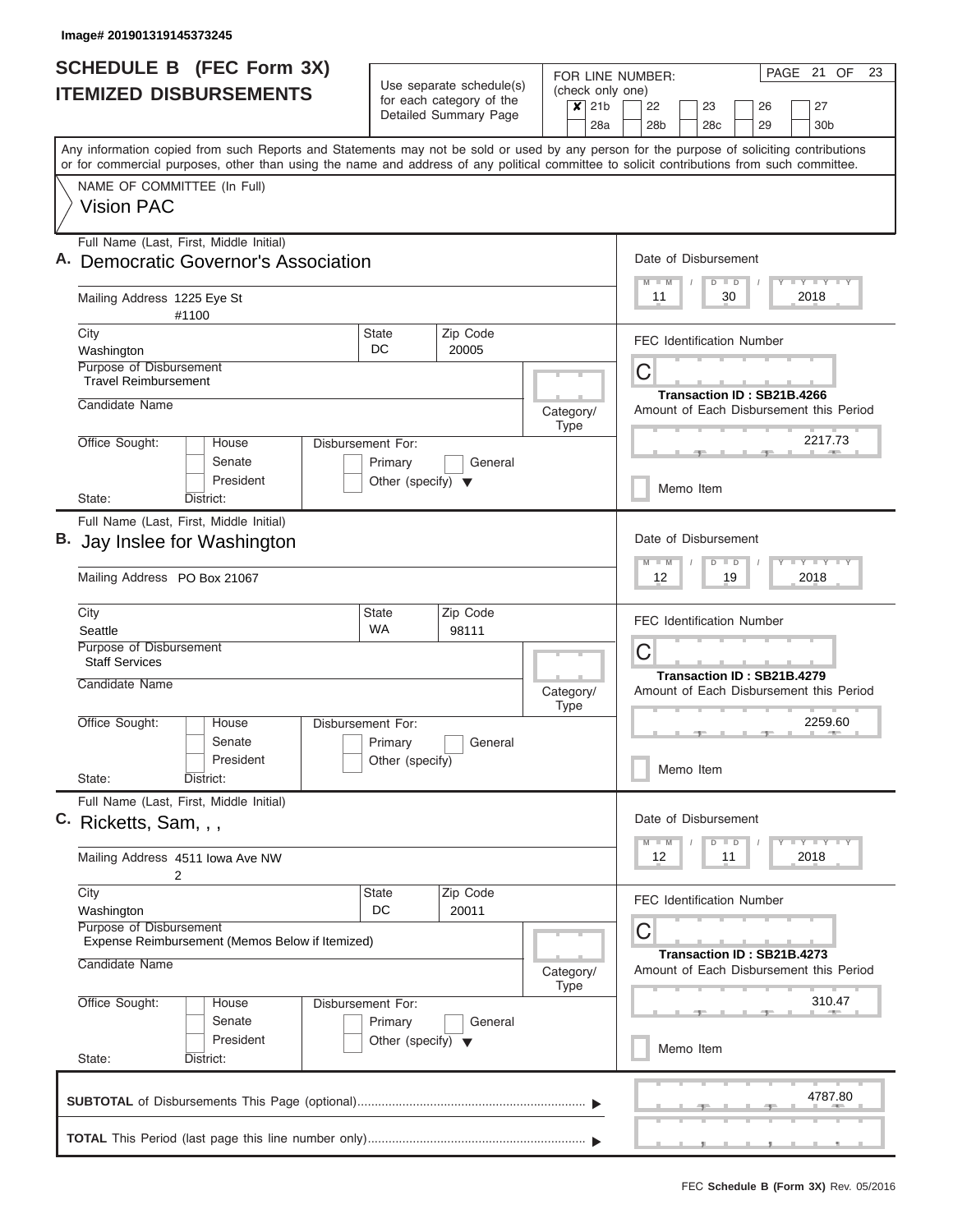| <b>SCHEDULE B</b> (FEC Form 3X)<br><b>ITEMIZED DISBURSEMENTS</b>                                                                                                                                                                                                                        | Use separate schedule(s)                                             |                                                               |                                                                     |                                 | PAGE 22 OF<br>23<br>FOR LINE NUMBER:<br>(check only one) |                  |                       |  |                                  |         |  |                                         |                            |                                                    |  |
|-----------------------------------------------------------------------------------------------------------------------------------------------------------------------------------------------------------------------------------------------------------------------------------------|----------------------------------------------------------------------|---------------------------------------------------------------|---------------------------------------------------------------------|---------------------------------|----------------------------------------------------------|------------------|-----------------------|--|----------------------------------|---------|--|-----------------------------------------|----------------------------|----------------------------------------------------|--|
|                                                                                                                                                                                                                                                                                         |                                                                      | for each category of the<br>Detailed Summary Page             |                                                                     | $x$ 21b                         | 28a                                                      |                  | 22<br>28 <sub>b</sub> |  | 23<br>28 <sub>c</sub>            |         |  | 26<br>29                                |                            | 27<br>30 <sub>b</sub>                              |  |
| Any information copied from such Reports and Statements may not be sold or used by any person for the purpose of soliciting contributions<br>or for commercial purposes, other than using the name and address of any political committee to solicit contributions from such committee. |                                                                      |                                                               |                                                                     |                                 |                                                          |                  |                       |  |                                  |         |  |                                         |                            |                                                    |  |
| NAME OF COMMITTEE (In Full)<br><b>Vision PAC</b>                                                                                                                                                                                                                                        |                                                                      |                                                               |                                                                     |                                 |                                                          |                  |                       |  |                                  |         |  |                                         |                            |                                                    |  |
| Full Name (Last, First, Middle Initial)<br>A. Seattle CFO LLC                                                                                                                                                                                                                           |                                                                      | Date of Disbursement<br>$Y = Y = Y + Y$<br>$M - M$<br>$D$ $D$ |                                                                     |                                 |                                                          |                  |                       |  |                                  |         |  |                                         |                            |                                                    |  |
| Mailing Address 603 Stewart Street<br>Suite 819                                                                                                                                                                                                                                         |                                                                      |                                                               |                                                                     |                                 |                                                          |                  | 12                    |  |                                  | 05      |  |                                         |                            | 2018                                               |  |
| City<br>Seattle                                                                                                                                                                                                                                                                         | <b>State</b><br><b>WA</b>                                            | Zip Code<br>98101                                             |                                                                     |                                 |                                                          |                  |                       |  | <b>FEC Identification Number</b> |         |  |                                         |                            |                                                    |  |
| Purpose of Disbursement<br>Accounting/Compliance                                                                                                                                                                                                                                        |                                                                      |                                                               |                                                                     |                                 |                                                          | С                |                       |  |                                  |         |  |                                         | Transaction ID: SB21B.4272 |                                                    |  |
| Candidate Name                                                                                                                                                                                                                                                                          |                                                                      |                                                               | Category/                                                           | <b>Type</b>                     |                                                          |                  |                       |  |                                  |         |  |                                         |                            | Amount of Each Disbursement this Period<br>1000.00 |  |
| Office Sought:<br>House<br>Senate<br>President                                                                                                                                                                                                                                          | Disbursement For:<br>Primary<br>Other (specify) $\blacktriangledown$ | General                                                       |                                                                     |                                 |                                                          |                  |                       |  | Memo Item                        |         |  |                                         |                            |                                                    |  |
| District:<br>State:<br>Full Name (Last, First, Middle Initial)                                                                                                                                                                                                                          |                                                                      |                                                               |                                                                     |                                 |                                                          |                  |                       |  |                                  |         |  |                                         |                            |                                                    |  |
| В.<br>Seattle CFO LLC                                                                                                                                                                                                                                                                   |                                                                      |                                                               | Date of Disbursement<br>$M - M$<br>$D$ $D$                          |                                 |                                                          |                  |                       |  | Y FY FY FY                       |         |  |                                         |                            |                                                    |  |
| Mailing Address 603 Stewart Street<br>Suite 819                                                                                                                                                                                                                                         |                                                                      |                                                               |                                                                     |                                 |                                                          | 12<br>2018<br>31 |                       |  |                                  |         |  |                                         |                            |                                                    |  |
| City<br>Seattle                                                                                                                                                                                                                                                                         | <b>State</b><br><b>WA</b>                                            | Zip Code<br>98101                                             |                                                                     |                                 |                                                          |                  |                       |  | <b>FEC Identification Number</b> |         |  |                                         |                            |                                                    |  |
| Purpose of Disbursement<br>Accounting/Compliance<br>Candidate Name                                                                                                                                                                                                                      |                                                                      |                                                               |                                                                     | C<br>Transaction ID: SB21B.4282 |                                                          |                  |                       |  |                                  |         |  |                                         |                            |                                                    |  |
|                                                                                                                                                                                                                                                                                         |                                                                      |                                                               | Amount of Each Disbursement this Period<br>Category/<br><b>Type</b> |                                 |                                                          |                  |                       |  |                                  |         |  |                                         |                            |                                                    |  |
| Office Sought:<br>House<br>Senate<br>President                                                                                                                                                                                                                                          | <b>Disbursement For:</b><br>Primary<br>Other (specify)               | General                                                       |                                                                     |                                 | 1000.00<br>Memo Item                                     |                  |                       |  |                                  |         |  |                                         |                            |                                                    |  |
| State:<br>District:<br>Full Name (Last, First, Middle Initial)                                                                                                                                                                                                                          |                                                                      |                                                               |                                                                     |                                 |                                                          |                  |                       |  |                                  |         |  |                                         |                            |                                                    |  |
| C.                                                                                                                                                                                                                                                                                      |                                                                      |                                                               |                                                                     |                                 |                                                          |                  |                       |  | Date of Disbursement             | $D$ $D$ |  |                                         |                            | Y LY LY LY                                         |  |
| <b>Mailing Address</b>                                                                                                                                                                                                                                                                  |                                                                      |                                                               |                                                                     |                                 |                                                          |                  |                       |  |                                  |         |  |                                         |                            |                                                    |  |
| City                                                                                                                                                                                                                                                                                    | <b>State</b>                                                         | Zip Code                                                      |                                                                     |                                 |                                                          |                  |                       |  | <b>FEC Identification Number</b> |         |  |                                         |                            |                                                    |  |
| Purpose of Disbursement                                                                                                                                                                                                                                                                 |                                                                      |                                                               | С                                                                   |                                 |                                                          |                  |                       |  |                                  |         |  |                                         |                            |                                                    |  |
| Candidate Name                                                                                                                                                                                                                                                                          | Category/                                                            | <b>Type</b>                                                   |                                                                     |                                 |                                                          |                  |                       |  |                                  |         |  | Amount of Each Disbursement this Period |                            |                                                    |  |
| Office Sought:<br>Disbursement For:<br>House<br>Senate                                                                                                                                                                                                                                  |                                                                      |                                                               |                                                                     |                                 |                                                          |                  |                       |  |                                  |         |  |                                         |                            |                                                    |  |
| President<br>State:<br>District:                                                                                                                                                                                                                                                        | Other (specify) $\blacktriangledown$                                 |                                                               |                                                                     |                                 |                                                          |                  |                       |  | Memo Item                        |         |  |                                         |                            |                                                    |  |
|                                                                                                                                                                                                                                                                                         |                                                                      |                                                               |                                                                     |                                 |                                                          |                  |                       |  |                                  |         |  |                                         |                            | 2000.00                                            |  |
|                                                                                                                                                                                                                                                                                         |                                                                      |                                                               |                                                                     |                                 |                                                          |                  |                       |  |                                  |         |  |                                         |                            | 11135.97                                           |  |